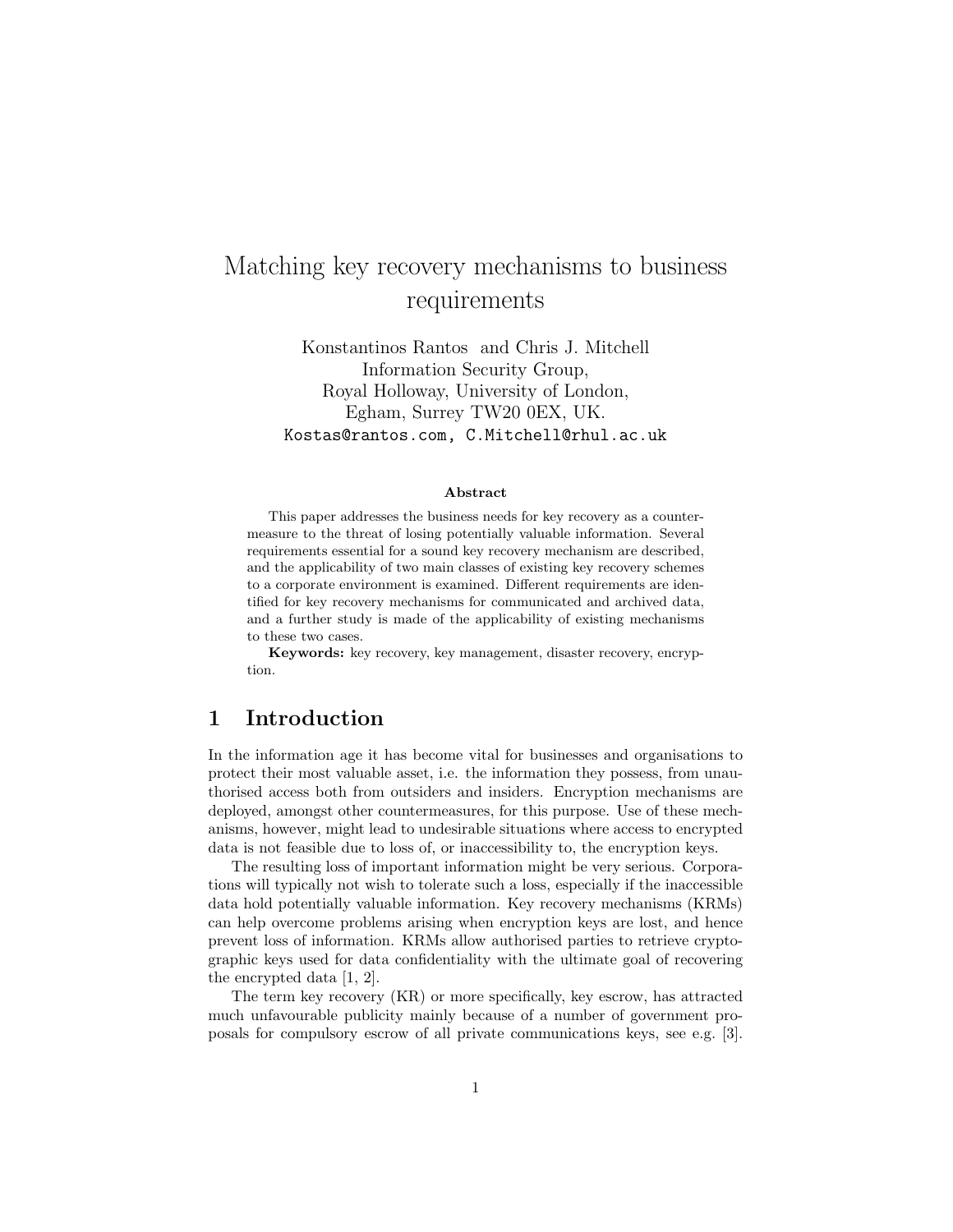The intention of these proposals was to give governments the ability to decrypt intercepted communications to deal with criminal activities. However, this has been seen by a number of parties as a potential infringement of the rights of individuals and corporations to provide privacy for data stored and communicated electronically.

In a business environment, however, the situation is rather different. A company normally owns its information, and therefore the issues surrounding access to private communications through compulsory key escrow do not arise. KRMs deployed in a corporate environment can be thought of as part of routine disaster recovery planning.

This paper looks at threats that corporate information might face from loss of encryption keys, and at the various scenarios in which these threats might be realised. Based on this analysis, the business need for KR is outlined, and the concomitant requirements for a KRM are described. The applicability of two main types of KRMs to a business environment is then examined, and the pros and cons of these mechanisms when used for communicated and archived data are investigated. The need for this latter distinction arises from the fact that, as discussed below, different KR requirements exist for these two types of data. Note that possible legal requirements for access to business communications are not examined here.

## 2 Business needs for key recovery

Protection of information through the use of security mechanisms has become vital for business. Cryptographic keys, including key agreement keys, session keys used for encrypting communication sessions or stored data, and signature keys, are a crucial part of the security infrastructure protecting corporate data. Loss or unavailability of encryption keys will lead to an inability to access the encrypted information, a situation the corporation will typically not wish to tolerate. Within a business environment there are many cases where access to keys might be lost, arising from both deliberate actions and accidents. The former might originate from both outsiders and insiders, while accidents can be due to a failure of mechanisms.

As far as deliberate actions are concerned, it has been reported that more attacks to corporations' systems are likely to come from insiders rather than outsiders [4, 5]. This needs to be taken into account when establishing a cryptographic infrastructure offering services such as data confidentiality. Employees acting as the only holders of encryption keys might pose a threat to the corporation. Suppose a user's employment is terminated, and that the user is the only holder of keys used to encrypt business information. On leaving the company, the employee might withhold these keys, either deliberately or through simply forgetting to hand them to their legitimate owner. If there is no backup of these keys, and there is no way to recover or recompute them, then access to the information encrypted under them is infeasible (assuming that the cryptographic mechanisms used are strong enough to prevent a cryptanalytic means of decryp-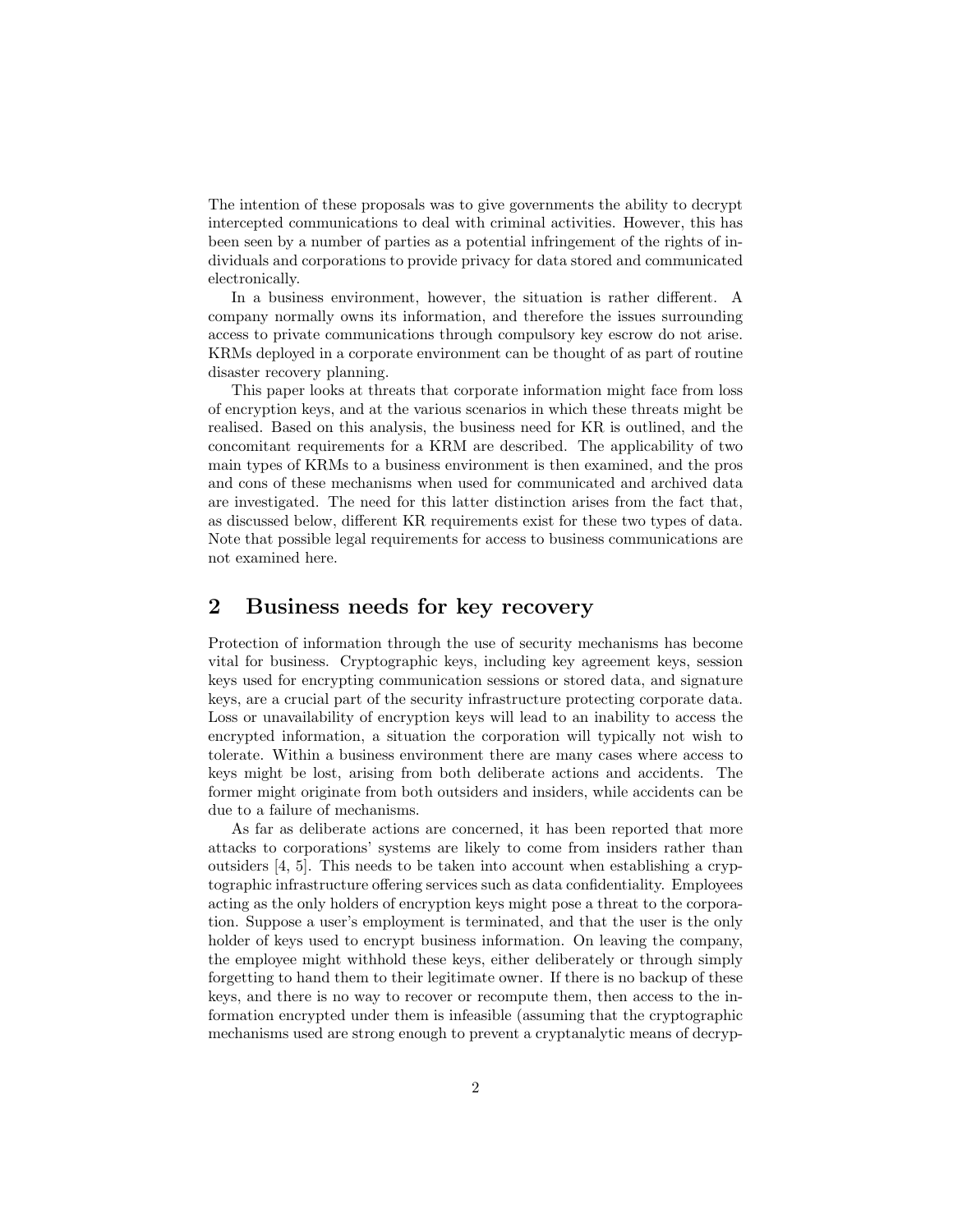tion). Similar problems arise when an employee cannot be contacted because he is absent, e.g. on vacation. It is easier and safer to be able to recover the encryption key within the company's protected environment rather than having to contact the user, in some cases in insecure environments, bearing the risk of accidentally revealing the keys to untrusted third parties.

As far as failure of, or damage to, devices is concerned, this is always a threat in the business environment. More specifically, if encryption keys are stored in a damaged device, and there is no backup or other means to recover the keys, then data encrypted under the inaccessible keys will be lost. This device could be a hard disk storing a file of passwords used to derive keys, or a smart card containing a key or key component. In the latter case, losing the token itself is also not unlikely.

In [4] it is mentioned that AccessData of Orem, Utah, a company that provides software and services to companies that have lost access to encrypted data, "reported in 1995 that they received about a dozen and a half calls a day from companies with inaccessible computer data. About a third of these calls resulted from disgruntled employees who left under extreme conditions and refused to cooperate in any transitional stage by leaving necessary keys. Another half-dozen resulted from employees who died or left on good terms but simply forgot to leave their keys. The remaining third resulted from loss of keys from current employees."

In addition to the possibility of key loss, companies may wish to monitor employees' communications, either external or internal, e.g. to track leaks of information. This is especially necessary in hierarchical environments where exchange of proprietary information, even within the company's domain, needs to be monitored. Corporate monitoring of communications can also deter employees wishing to break security policies governing the flow of classified information [6]. Corporations may further wish to have access to encrypted communications for non-repudiation purposes in the event of a dispute, or even for running checks on incoming traffic, e.g. for viruses or for intrusion detection.

Although key recovery can be used to deter employees, it can also be used to promote the use of cryptography. Unless they are sure that the data they encrypt can be recovered even if they lose the decryption keys, employees may be reluctant to use encryption, hence leaving their data unencrypted.

Key recovery mechanisms have been devised to address these problems, and in some cases can overcome them quite efficiently. KRMs recover session keys used for encryption of data, which can then be used to decrypt the data [1, 6, 7, 8, 9]. KRMs are usually divided into key escrow and key encapsulation mechanisms. A typical key escrow mechanism involves the storage of keys or key-related information by one or more trusted agents, giving them the ability to recover the user's decryption keys. In a key encapsulation mechanism, a KR block or field is associated with the encrypted information, and this block contains the information necessary for an authorised entity to recover the data encryption key. The KR information generated by the user is typically attached to the encrypted data, and can be parsed only by an authorised entity such as the Key Recovery Agent (KRA).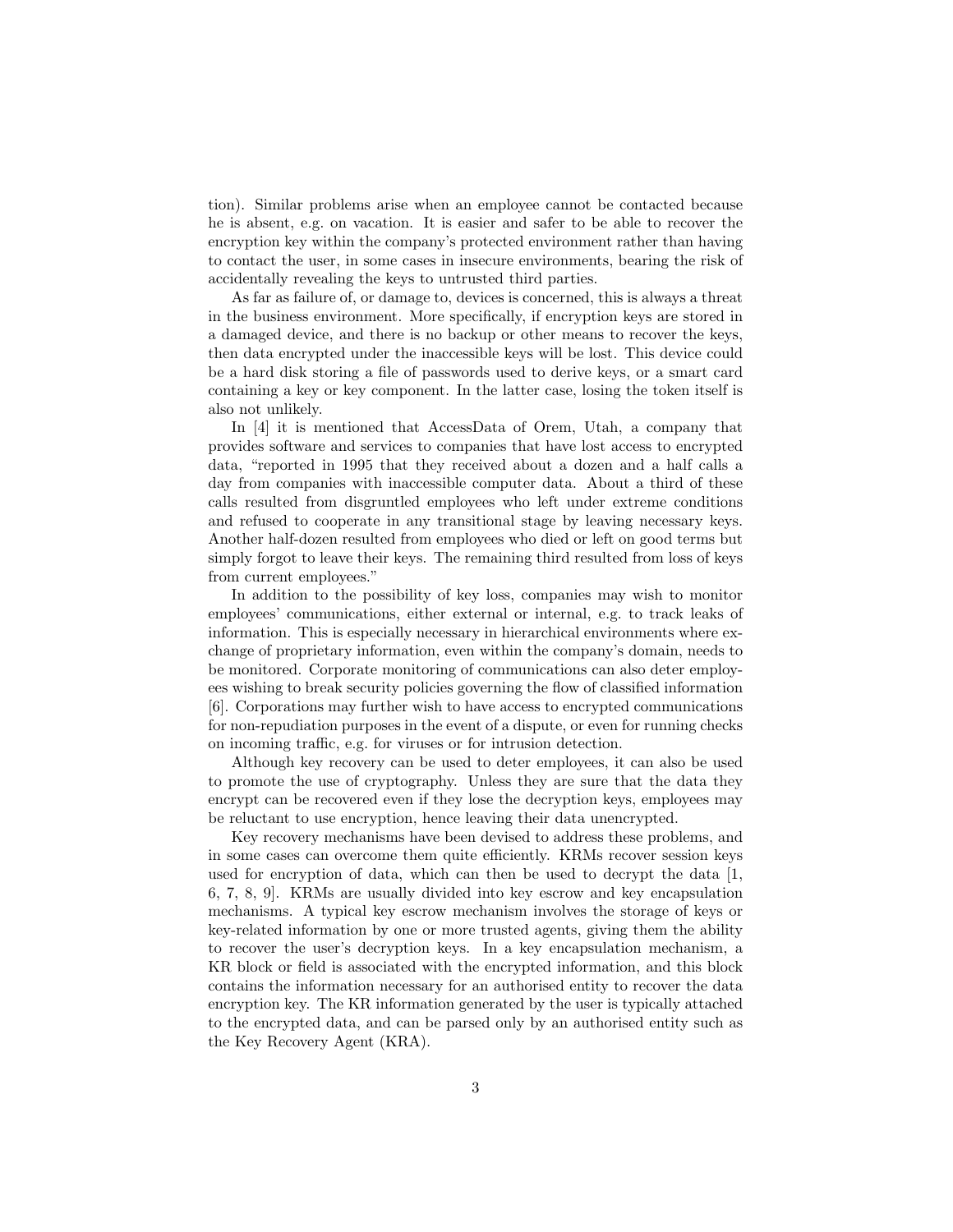## 3 Distinguishing between a business environment and law enforcement access

The term key recovery, or more specifically key escrow, has attracted much unfavourable publicity mainly because of a number of government proposals for compulsory escrow of all private communications keys, see e.g. [3]. The intention of these proposals was to give governments the ability to decrypt intercepted communications to deal with criminal activities. However, this has been seen by a number of parties as a potential infringement of the rights of individuals and corporations to provide privacy for data stored and communicated electronically.

In a business environment, however, the situation is rather different [10]. Corporations cannot tolerate loss of potentially important information through the unavailability of encryption keys. Further, and most importantly, a company normally owns its information, and therefore the issues surrounding access to private communications through compulsory key escrow do not arise. KRMs deployed in a corporate environment can be thought of as part of routine disaster recovery planning.

Moreover, the requirements for KRMs used for law enforcement access and those deployed in a business environment are slightly different, making this distinction important. As described in [10], the requirements for a KRM designed for law enforcement access include the following.

- 1. Access without end-user knowledge or consent. While law enforcement typically requires the monitoring of users' communications without the latter being aware, recovery of keys in a business environment does not necessarily have this requirement. The company, as the owner of the encrypted data, has the right to recover keys should an emergency situation arise, with or without the user's knowledge or consent.
- 2. Ubiquitous adoption. Governments have been seeking the ubiquitous adoption of "key recovery for all encryption, regardless of whether there is benefit to the end-user" [10]. In a business environment, however, deployment of a KRM will be in a restricted controlled environment where users can benefit from the existence of KRMs, as these can help prevent loss of access to their data.
- 3. Fast access to plaintext. Law enforcement access to encrypted communications demands service availability round-the-clock, and seeks the ability to obtain decryption keys quickly (in some cases within one or two hours). This is to help monitor fast-moving criminal or terrorist activities. Within a corporation, however, time restrictions are not expected to be such an important requirement when the KRM is used for archived data and the corporation can typically tolerate longer response times.

Granularity of keys is another strong requirement for KRMs deployed for law enforcement needs as it limits LEA access to those communications authorised by a valid warrant [11]. In a business environment, however, granularity is of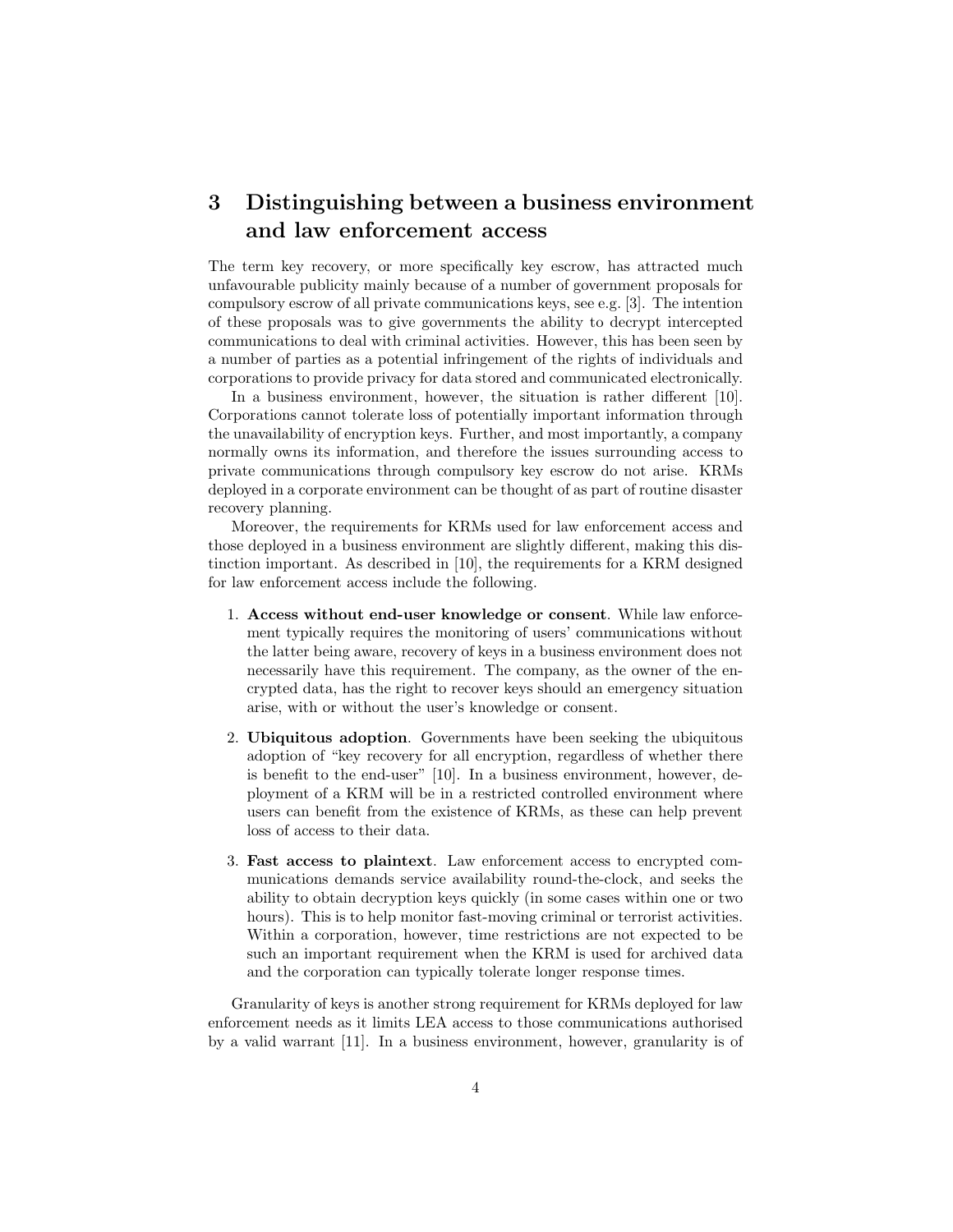minor importance as the corporation will typically have the right to access any corporate data.

A discussion of the need to distinguish between business and law enforcement requirements can also be found in [12]. Note, however, that in [12] the authors claim that enforceability, i.e. a requirement that the users cannot circumvent the KRM, is not strongly required in a business environment. We believe that this is not always true as enforceability (or non-circumventability, as it is identified in this thesis) is necessary for the prevention of rogue user attacks. The existence of a controlled environment, i.e. an organisation's infrastructure, does not necessary mean that the users cannot manipulate the generated key recovery information (in some KRMs), thus circumventing the key recovery functionality.

In the following section the requirements on a KRM deployed specifically in a business environment are described in detail.

## 4 Requirements for KRMs deployed in a business environment

Although key recovery mechanisms address problems arising from loss of decryption keys, they should always be deployed with extreme care. If the mechanism is not properly deployed it can seriously weaken security, as KR provides an alternative means of access to encryption keys that may be easier for an attacker to exploit than the original computation process. Thus, the fundamental security requirement for any KRM is that the effort to exploit and break the cryptographic infrastructure with KR added should not be less than the effort required if the cryptographic infrastructure lacks KR functionality. Moreover, the KRM deployed should not weaken the cryptographic mechanisms used. In particular, it should not necessitate the use of specific mechanisms and algorithms which may be weak.

Another obvious requirement is that honest users and agents should be able to successfully use the KRM, and, if possible, the deployed mechanism should be transparent to users and acceptable by users and agents. Moreover, the mechanism should not be vulnerable to rogue user attacks.

The following list gives requirements for a KRM deployed in a business environment. It is not unlikely, however, that most of the these requirements also apply in a LEA environment. For instance, some of these (in particular requirements R2, R3, R4, and R5) are identified in [11] where the authors consider them as a general framework for analysis of key recovery systems regardless of the environment that they are used. Detailed requirements regarding a general functional model of a key recovery system are also proposed by the National Institute of Standards and Technology in [13].

R1. Non-circumventability: The KRM should be infeasible to circumvent, i.e. users must not be able to use the cryptographic mechanisms while bypassing the KR information generation process. Further, the user should not be able to generate invalid KR information or alter/delete it after its generation.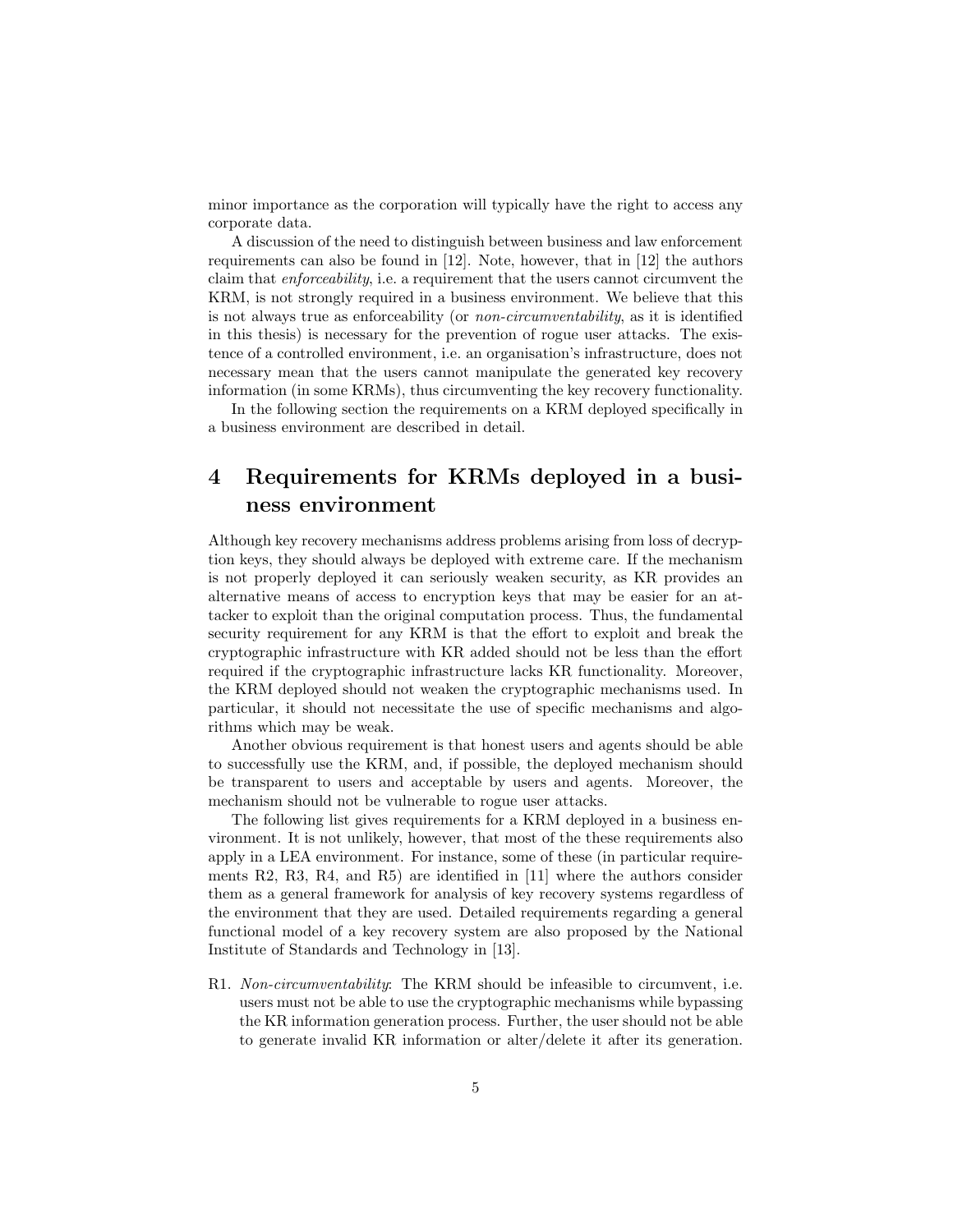It should be noted that a lot of mechanisms do not meet this requirement, making them vulnerable to rogue user attacks.

- R2. User completeness: Honest users should succeed in making use of the KRM to produce valid KR information. This requirement covers any need for the availability of a server that will be involved in the KR information generation process, or of any public key material required by the KRM during this process. User completeness should also satisfy the users need for being able to use the KRM to recover their keys without the agent's intervention. This is particularly relevant to the use of a KRM for archived data.
- R3. Agent completeness: An authorised entity complying with the company's rules and policy should succeed in recovering the required keys. Any authorised attempts to recover keys, successful or not, should be logged for audit purposes.
- R4. User soundness: As a result of the first requirement, any attempt to misuse the protocol by a dishonest user should be prevented, or at least be detectable. More specifically, a rogue user should not succeed in establishing a secure communication or encrypting archived data while producing invalid KR information without being detected and logged for audit purposes.
- R5. Agent soundness: Any attempt by an agent to misuse the protocol or recover keys without complying with the company's policy should at least be detectable. Within this category of misuses fall both attempts by unauthorised entities and unauthorised attempts by authorised entities. Agent soundness can be achieved by the use of well-established access control mechanisms. Any unauthorised attempt to use the recovery process, successful or not, must be logged for audit purposes.
- R6. User acceptability: The protocol should be acceptable to users. However, in a corporate environment this property is less important, since the use of the mechanism will typically be specified within the corporate security policy, and hence part of the conditions of employment. Nevertheless, factors that will help acceptability include: making clear the benefits of its use, its flexibility, availability, compatibility and interoperability with existing schemes, and, probably most importantly, its efficiency of use (see property 11 below).
- R7. Agent acceptability: The protocol should be acceptable to entities authorised to recover keys. The main factor that will lead to acceptability is the protocol's efficiency, i.e. it should be easy for agents to recover keys efficiently and quickly by using the protocol in accordance with the corporate security policy.
- R8. Policy compliance: The protocol should operate within the corporate security policy, and should satisfy all relevant legal restrictions. Within the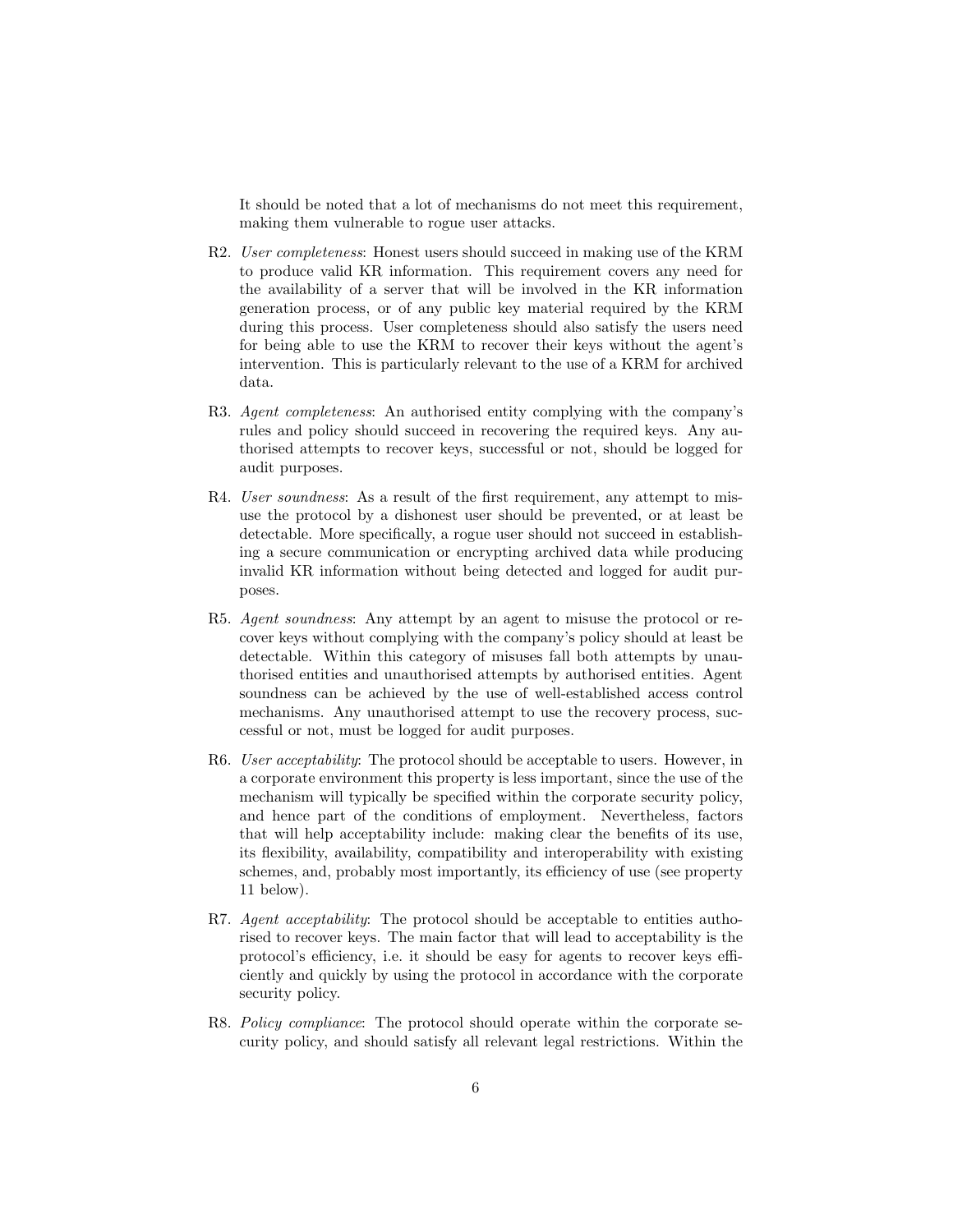latter fall any constraints imposed by laws within the domain the corporation operates, such as those covering cryptographic algorithm use and export.

- R9. Flexibility: The KR scheme should not prohibit the use of well-known and secure cryptographic mechanisms. This is closely related to the main security requirement that the KRM should not weaken or introduce any vulnerabilities to the cryptographic infrastructure by imposing restrictions on the mechanisms used.
- R10. Interoperability: The mechanism should be capable of dealing with dissimilar KRMs, or cryptographic mechanisms that do not have KR functionality. This is particularly important for communications enhanced with a KR capability. A thorough analysis of the interoperability problem and a proposed solution is given in [14].
- R11. Mechanism transparency: The KRM should be transparent to end users in that it should not introduce any significant computational overhead, or demand user interaction when the user employs the cryptographic mechanisms.
- R12. Negligible cost: Deployment of the KRM should introduce only a negligible increase in the overall cost of the cryptographic services used and the security infrastructure. In particular, the cost of using the mechanism should not exceed the value of the information encrypted using an inaccessible key.

Although, as previously mentioned, some of these requirements are also identified as requirements for a LEA environment, others are of no relevance to a KRM deployed for LEA access. One example of such a requirement is interoperability of key recovery mechanisms. This is because law enforcement access typically seeks the wide (even global) deployment of a KRM which is potentially not expected to interact with other schemes. However, the variety of existing KRMs and their deployment in various business environments is expected to cause interoperability problems in encrypted communications.

Other requirements differ from those for LEA access in the degree that they should be met. For instance, while user acceptability has proven to be one of the crucial requirements for the deployment of a KRM for LEA needs, it is not expected that it will be an important factor in a business environment, assuming that the benefits from the use of a KRM will be made clear to the users. Cost is another issue that corporations are likely to consider, in contrast to governments which can typically tolerate higher expenses.

The above list of requirements can also serve as criteria for evaluating a KRM. All of them are likely to be essential for a sound mechanism, but factors that can influence their criticality should also be taken into account. For example, a slight weakening of the user and agent acceptability requirements is allowable if all the other requirements are satisfied and there is no alternative.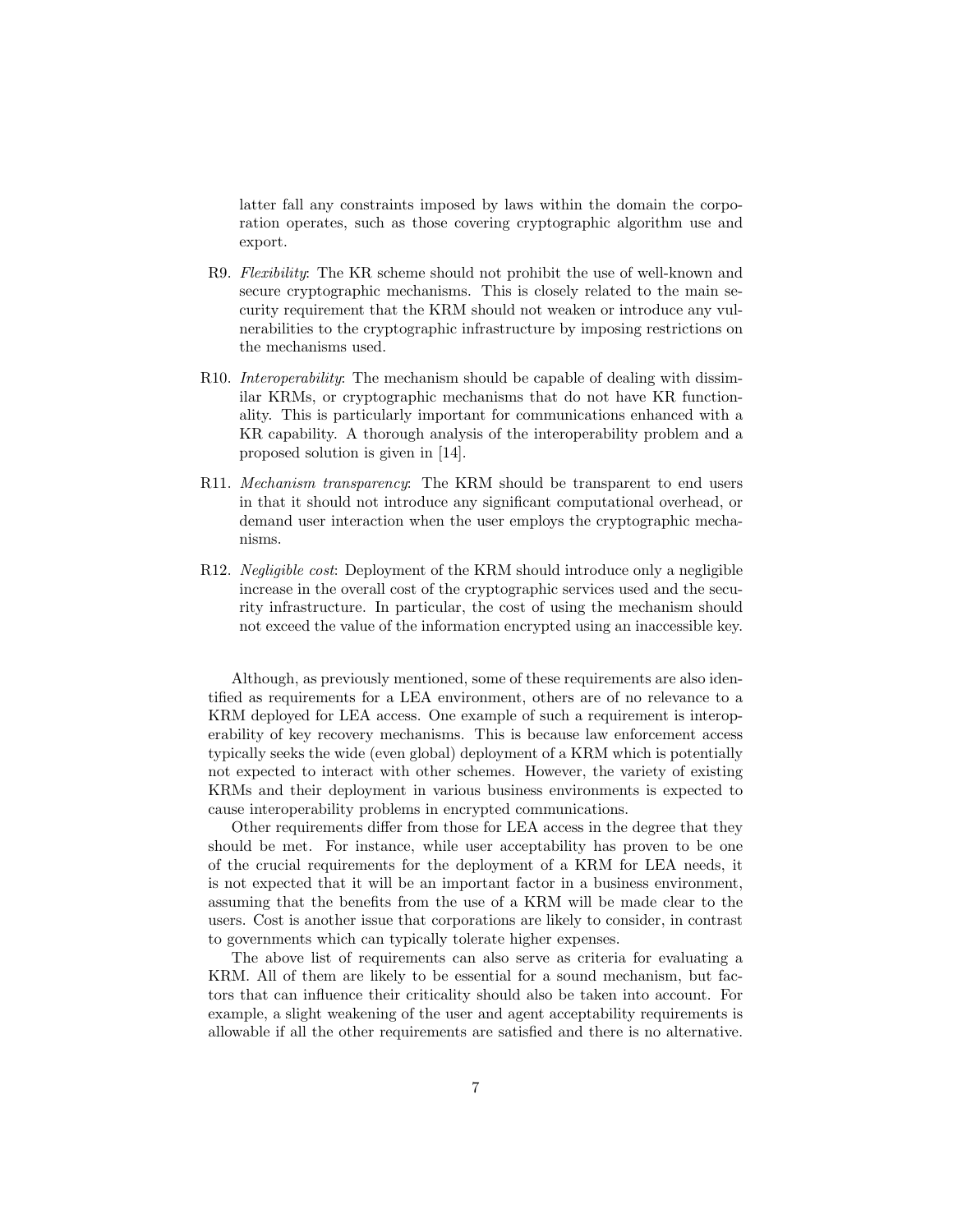The target of a KRM, that is whether it is used for communicated or archived encrypted data, can also affect the above requirements.

There are other issues involved in using KRMs. KRMs require the existence of an infrastructure supporting key management techniques meeting the requirements of the mechanism. Clearly the administration and cost of the required infrastructure are factors that cannot be ignored. Moreover, if the mechanism is not appropriately deployed a number of security issues might arise. Storage of any KR information should be carefully protected to prevent unauthorised access. If appropriate access control restrictions on the recovery process are not enforced, an adversary without the required privileges might be able to recover keys and monitor communications or decrypt stored encrypted files. More important still, if the infrastructure lacks the existence of an audit log mechanism where all attempts to recover keys are monitored and reviewed, then the system could be significantly more vulnerable to compromise than it would be if it lacked KR functionality.

These requirements may be more difficult to meet if the corporation decides not to perform key recovery internally but rather to outsource the service. While there are certain risks associated with outsourcing the service (the agent might relax its security policies, go bankrupt, or even be bought out by a competitor while retaining the ability to recover keys  $[10]$ ) this solution might be more attractive to small and medium-sized enterprises that are not willing to deploy their own infrastructure.

## 5 Classification and assessment of existing mechanisms

A variety of KRMs have been proposed by both the commercial sector and academia. Denning [1] gives a description of a wide range of KRMs identified as key escrow encryption systems, while [2] classifies the existing KRMs into several types. However, as previously mentioned, KRMs in the information security literature are usually divided into two types: key escrow and key encapsulation mechanisms.

### 5.1 Classification of key recovery mechanisms

In a typical key escrow mechanism an escrow agent holds a copy of all or part of the user's keys. According to [2], key escrow involves storing keys or key parts directly with one or more escrow agents, while in [13] a key escrow mechanism is described as a method of KR in which the secret or private keys, key parts, or key-related information to be recovered are stored by one or more Key Escrow Agents. As a result, each user has to escrow with his agent his private keys, or each session key that he uses. The agent is a TTP that operates within the corporation, or an external TTP with which the corporation has a contractual agreement. A typical key escrow agent, external or internal, could be an on-line TTP acting as a Key Distribution Centre (KDC) or a Key Translation Centre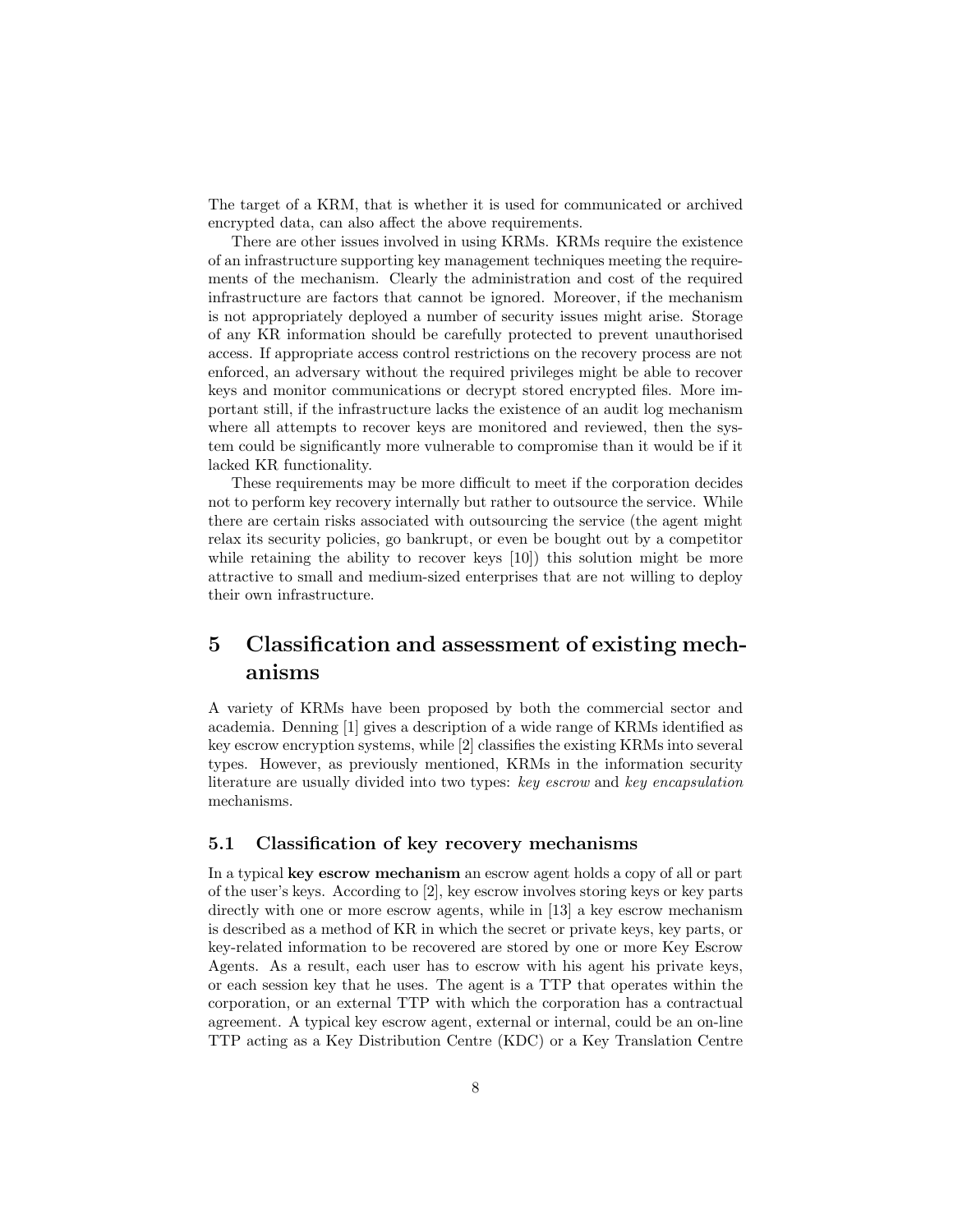(KTC), which keeps a copy, with the user's consent, of all keys that the user establishes.

In another scenario the user escrows an initial value, namely a Master Key, with his agent, which is subsequently used for the generation of all session keys (for example using a hash function and a time-stamp). An alternative is when the user escrows with his agent the private key of an asymmetric key pair that can be used to compute the secret session keys [15]. An example of the latter is the JMW scheme [8]. As can been seen from the above, a wide range of KR solutions can be classified as key escrow mechanisms. All of them are characterised by the storage of key-related information with a trusted agent that gives the latter the ability to recover all the user's decryption keys.

In a typical key encapsulation mechanism the user encloses the KR information (e.g. session keys or key parts) in an encrypted KR block which is made available to the agent(s) with which the user is associated, and can be decrypted only by this agent(s). The KR block is typically encrypted using the agent's public encryption key, and attached to the encrypted data as a Key Recovery Field (KRF) [9]. In a more general definition, [13], a key encapsulation mechanism is described as "a method of key recovery in which keys, key parts, or key related information are encrypted specifically for the KRA function and associated with the encrypted data", where the KRA function is "a key recovery system function that performs a recovery service in response to an authorised request". As with key escrow mechanisms the agent can be internal or external to the corporation.

There are also KR mechanisms which it is difficult to categorise into one of the above classes. There are, for instance, key escrow schemes which also require the transmission of a KRF for the KRA to be able to recover the keys. An example is a KRM where the user escrows his private decryption key with his agent, and uses the public key for the transmission of any key related material. Such a scheme can be considered as a hybrid mechanism, but for the purposes of this paper it is a key escrow scheme as it involves escrowing of key-related material, regardless of the transmission of a KRF. There are also key encapsulation schemes for which the KRF is not restricted to the transmission of session keys encrypted under the KRA's public encryption key. As an example consider the KRM proposed by Maher in [16]. Although the author claims that the proposed scheme is a key escrow mechanism, using the above definition the scheme should be classified as a key encapsulation mechanism, since the user does not escrow any key material with his KRA but he rather makes this information available to the KRA function.

#### 5.2 Assessment of key escrow mechanisms

When key escrow mechanisms are used in a business environment, there is typically a need for a large storage capacity for the escrowed information and, more importantly, this information must be protected from unauthorised access. The latter is one of the main drawbacks of key escrow mechanisms, as pointed out frequently by their opponents. As mentioned in [10], the storage of all keying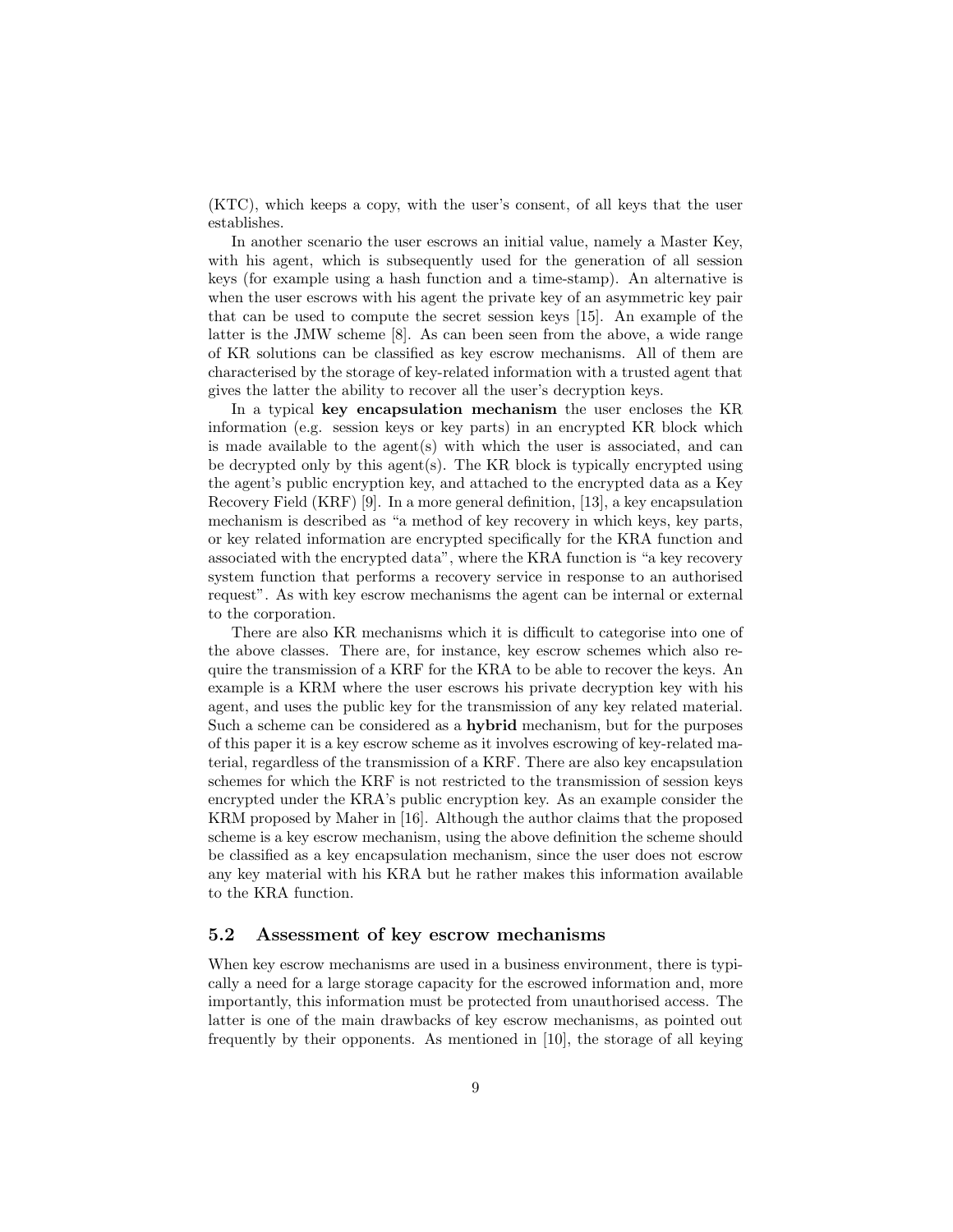material at a single point makes it a significant point of attack, and introduces a major vulnerability to the key escrow mechanism if appropriate countermeasures are not in place. The main protection mechanism that can be employed for this purpose is strong access control, ensuring that only authorised personnel can access the escrowed key material and recover user keys. Access control should be enforced in conjunction with appropriate audit log mechanisms that will enable the monitoring of all attempts to access the escrowed keys and make use of the recovery process. Dispersion of the key material to multiple locations, resistance to agents' collusion, and residual work factor can be used as additional countermeasures. If all these protection mechanisms are in place, supported by an appropriate security policy, the likelihood of misuse of the KRM can be minimised.

Key escrow mechanisms are likely to be integrated into a cryptographic infrastructure, i.e. the KR functionality will be closely related to the key establishment process. For these mechanisms to work properly and not to face interoperability problems (requirement R10), there is a need for a common infrastructure meeting the mechanism's requirements. In other words, such mechanisms usually demand the existence of specific key establishment protocols, a requirement that can cause interoperability problems in communications sessions, making them difficult to deploy world-wide. As a consequence, if they are deployed by a corporation they may constitute a barrier to encrypted internet communications with other organisations. Even if the KR information can be generated solely at the user's end, with no requirement for interaction with the peer, the dependence on the cryptographic infrastructure would require the communicating parties to use cryptographic mechanisms compatible with the KRM.

Such mechanisms are, however, potentially more appropriate for intranet communications, where it is easy to establish a common infrastructure, and also for archived data encryption. If the KRM is part of the cryptographic infrastructure, and dependent upon it, circumventing it will typically require the rogue user to circumvent the whole cryptographic functionality, and hence not use the provided mechanisms. In controlled environments, such as a corporation, it is not infeasible to restrict the user's resources, and hence requirements R1, R3, and R8 can be efficiently met. This is not the case for key encapsulation mechanisms as will be described later, or even for those key escrow mechanisms that are less dependent on specific key establishment protocols.

When assessing key escrow mechanisms it is useful to make a further distinction between those that at least sometimes require the on-line participation of a TTP acting as an escrow agent and which assists in the session key establishment process (such as the JMW scheme [8]), and those that do not. In the first category fall mechanisms such as the ones where the escrow agent acts as a key distribution centre (KDC) or key translation centre (KTC), and in the meantime escrows all the keys that the users establish. For this class of key escrow mechanisms, an on-line server, which must typically be able to deal with a large number of simultaneous requests, will be involved in all, or at least a significant number of, the key establishment processes. The agent's on-line par-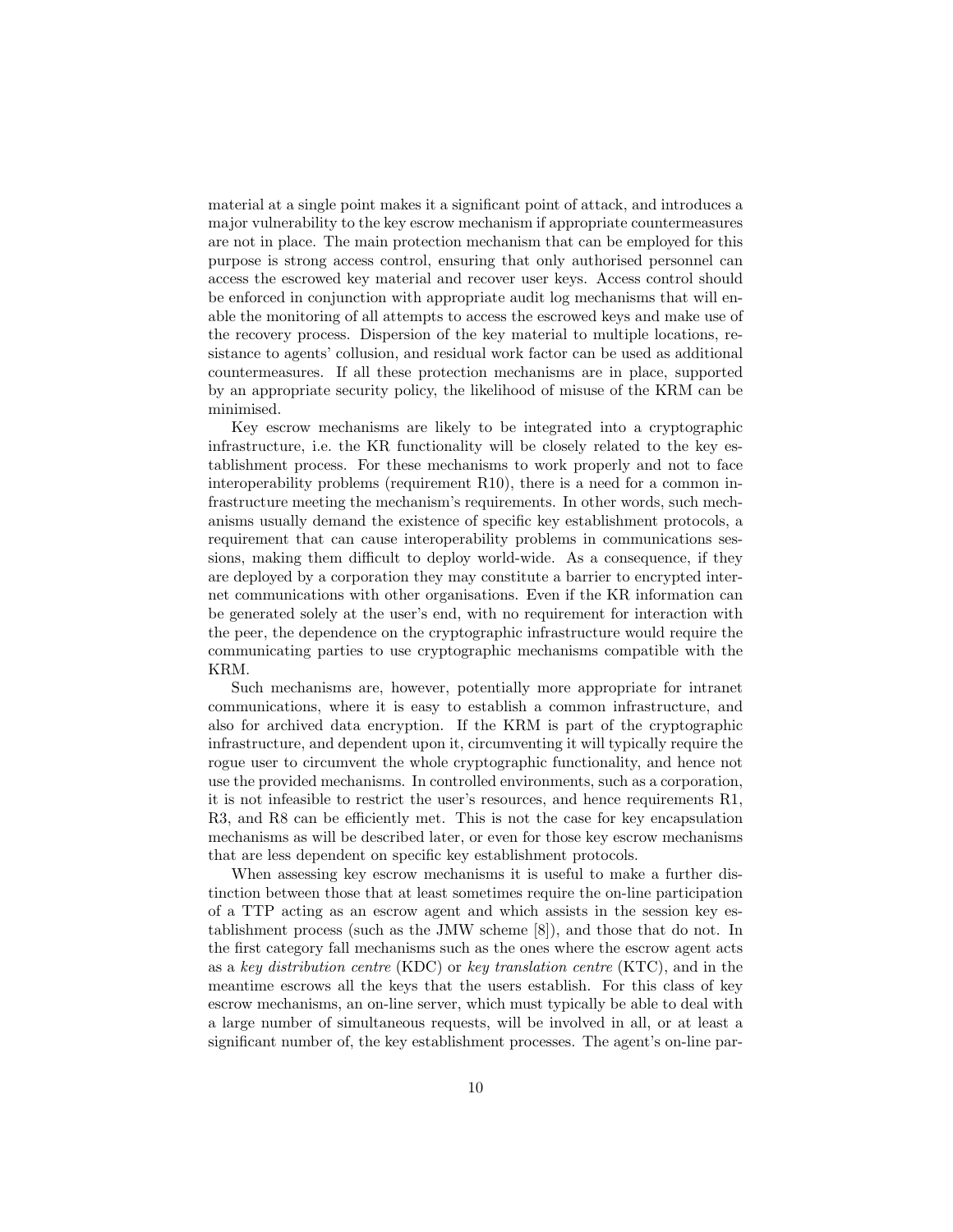ticipation makes these mechanisms the most difficult to circumvent, and rogue user attacks are difficult to mount. Furthermore, they give the agents more control over the KR information than with other mechanisms, a scenario that fits the business model (assuming that agents are internal to, and managed by, the organisation). These properties are particularly relevant to requirements R1, R3, and R7, which this type of key escrow mechanism can efficiently satisfy. Compromise of this server, however, would have unpredictable consequences. An adversary in control of the server functionality would typically be able to recover all the established keys and decrypt communicated or archived data. Moreover, agent unavailability would mean that users are unable to encrypt data, hence requirement R2 will not always be satisfied. Thus, protection of the server against unauthorised use and denial of service attacks becomes a fundamental issue.

In the second category fall mechanisms that are less dependent on an on-line escrow agent. For these mechanisms, the user escrows certain key-related information, typically during the initialisation phase, which enables the agent to recover session keys subsequently generated by the user. As an example, consider a scheme where the sender encrypts the session key under the recipient's public key, while the corresponding private key is escrowed with the user's agent. Although there is no need for the agent to be on-line for these mechanisms, avoiding any availability requirements, they are no more flexible than mechanisms of the first category, since they also typically need an infrastructure to assist in all the cryptographic computations. For instance, in the given example users need to possess each others' valid certificates. This means that a complete certificate management scheme is required, including an inter-organisational public-key infrastructure (PKI) (e.g. a certificate repository, and means to generate and manage certificate revocation lists).

Cost (requirement R12) is another important consideration, especially in a commercial environment. Although deployment costs might be acceptable, long term administrative costs cannot be ignored. Key escrow mechanisms require provisions to protect the escrowed key material, and in that respect are potentially expensive. Although the cost might be significantly reduced if an external agent is used, as previously mentioned there are clear potential disadvantages of such an approach.

Summarising the above, key escrow mechanisms can efficiently satisfy noncircumventability (R1), especially in cases where the key recovery agent controls the key establishment process. As a result *agent completeness*  $(R3)$  and *policy* compliance (R8) will also be satisfied. Problems, however, might arise if an on-line agent is used for the key establishment process, whose unavailability can affect user completeness  $(R2)$  and user acceptability  $(R6)$ . Finally, key escrow mechanisms are likely to suffer from interoperability problems, and hence not satisfy requirement R10, and their cost (R12) cannot be considered negligible.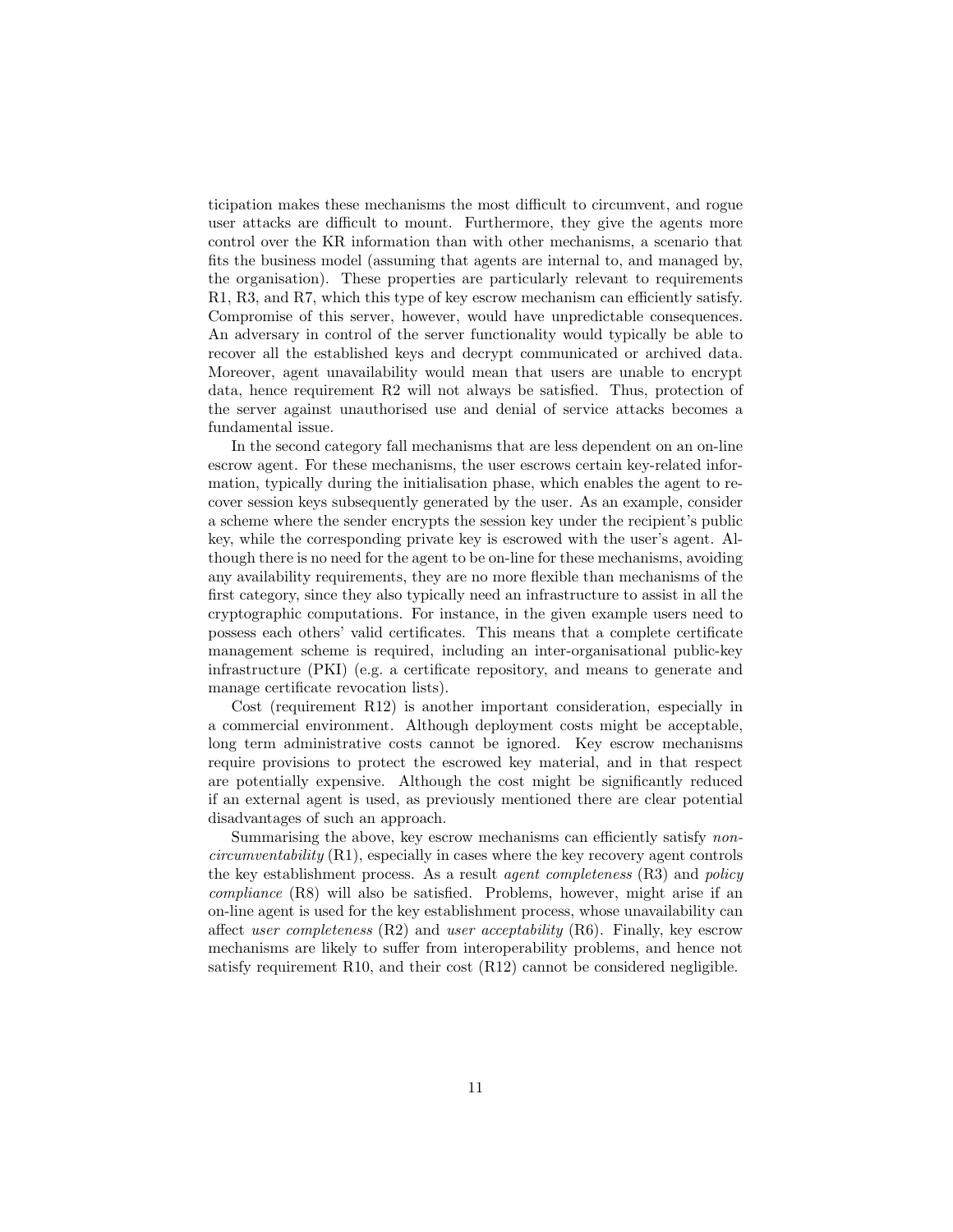#### 5.3 Assessment of key encapsulation mechanisms

When used in a corporate environment, the majority of key encapsulation mechanisms appear to be more flexible than key escrow schemes. Being independent of the key establishment technique means that protocols can easily be adapted to them and, unlike key escrow schemes, they are unlikely to suffer from key management related interoperability problems and hence, they can satisfy requirement R10. The data encryption keys will typically be encrypted under KRM-specified public key(s), with no restrictions on their nature or generation (requirement R9). Interoperability, however, can be affected in communication sessions by the interaction the mechanism might require with the remote party prior to generation and/or for verification of the KR information. This might include mechanism-specific public keys that the originating party needs to generate the KR information, or any verification checks the peer is required to perform on the received KR information prior to decryption.

Unlike some key escrow mechanisms, a key encapsulation infrastructure would typically not require a high powered on-line server, as there is no need for on-line interaction during the KR information generation process (of course, such a server may be necessitated by other key management requirements). Therefore, user acceptability (requirement  $R6$ ), as far as the availability of the KRM is concerned, will always be satisfied. Deployment of such a mechanism in a corporate environment, however, might necessitate checks on transmitted KR information to ensure users comply with the company's policy (requirements R3, R4, and R8). This is because key encapsulation mechanisms are vulnerable to cut-and-paste attacks, where a rogue user can alter or delete the KR information after its generation to disable subsequent key recovery by an authorised entity. To prevent this, and hence satisfy requirements R1, R3 and R7, authorised entities could run checks on the generated KR information to ensure that the KRM has been properly used (assuming that such checks are supported by the KRM); such checks could be made at random, or only if rogue activity is suspected.

One way of preventing rogue user attacks is to check intercepted KR information. If the intercepted information is invalid, the transmitted data could be prevented from leaving the organisation's domain. Rogue user attacks can also be prevented by requiring the validation of the KR information by the receiving party prior to decryption of the received data. This latter solution, however, requires trust in the receiving entity, which is not always the case, especially if the latter is not within the company's domain. Thus, a drawback of key encapsulation mechanisms is that, in order to ensure that the mechanism is not circumvented, there is a potential need for on-line checks on the generated KR information. This checking can prevent both single rogue user attacks that are not prevented by the mechanism itself, and double rogue user attacks where the colluding entities agree to make use of the organisation's cryptographic mechanisms but bypass the key recovery process by tampering with the key recovery information.

On-line checks on the key recovery fields might be trivial if the key recovery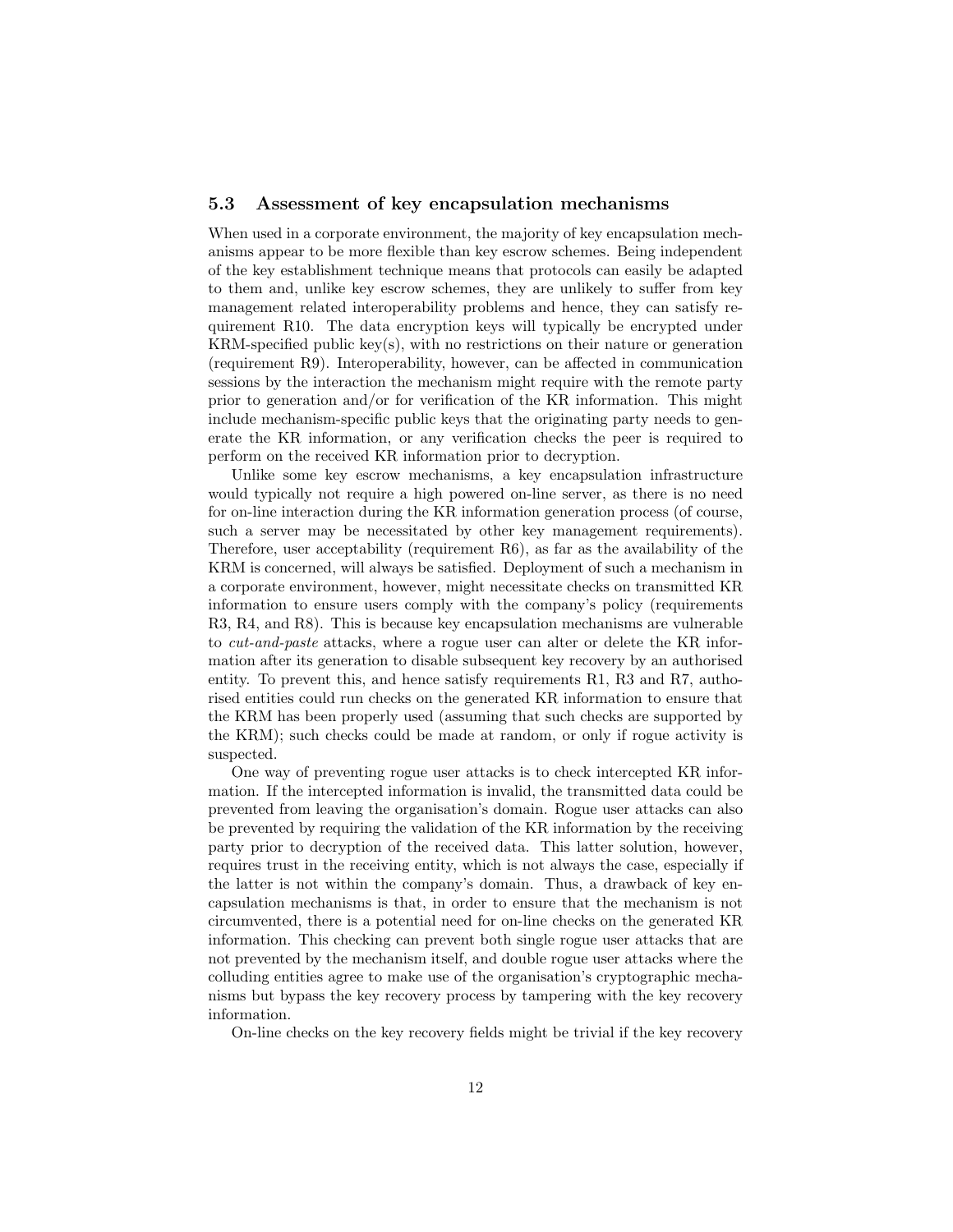agent operates within the company's domain. In that case a server that resides behind the organisation's firewall can be used for this purpose. However, verification of the KRF might be harder if the agent is external to the organisation. Only checks can be performed in this case, and then only if the information is intercepted during its transmission, or if all communications are routed through an agent's server. This is because the data may already have left the company's control and have reached their destination. Thus, in this case, detection of rogue users remains possible, but the capability for prevention is much more limited. Of course, it may be the case that detection is sufficient, for actions can be taken against rogue users as soon as a single instance of system misuse is detected. However, in situations where misuse must always be prevented, it will probably be appropriate to have an internal rather than an external agent.

Note that existing key recovery mechanisms typically do not support third party validation of KR information, a property that can help meet requirements R1, R3, R4, and R8. A model designed for this purpose was proposed in [17] but, as described in [18], the proposed scheme suffers from superencryption attacks. Simple techniques can be employed, e.g. demanding the encryption of a data field known to the agent with the key used for encrypting the rest of the data. Decrypting this field with the key contained in the KRF would give the agent an indication as to the validity of the KRF. Even with these techniques, however, mechanisms can still be vulnerable to rogue user attacks. Probably the most effective solution is to decrypt the data, and search for expected patterns that should, or should not (in the case of malicious software), be present in the transmitted data.

Key encapsulation mechanisms are even more vulnerable to cut-and-paste attacks when the mechanism is used on encrypted archived data. It would typically be too costly to check the validity, either on-line or off-line, of every KRF produced for every encrypted file. Therefore, a rogue user could tamper with the KRF by simply deleting or modifying the field after its generation, thereby disabling any authorised KR attempt. This will typically constitute a breach of policy (requirement R8), and action could be taken against that employee, who might even lose his job. However, from the company's perspective the data are lost, and hence the KRM has failed. In such a case, it would be more appropriate to use a key escrow mechanism which will give the company the ability to have more control over the generated keys.

Another relevant issue is that, in key encapsulation mechanisms, the management of the keys is left with the user. In hierarchical environments this property might cause problems if different agent public keys are used to protect KRFs for different levels of classification of information. The user will have to decide which key he should use for encrypting the key recovery information, depending on the sensitivity of the data. This might lead to confusion, and even accidental or deliberate misuse of the KRM. This is not always the case with key escrow mechanisms, where the escrow agent can manage the generated data encryption keys.

Key encapsulation mechanisms are not inherently more secure than key escrow mechanisms. Although for the latter there is a need to protect all the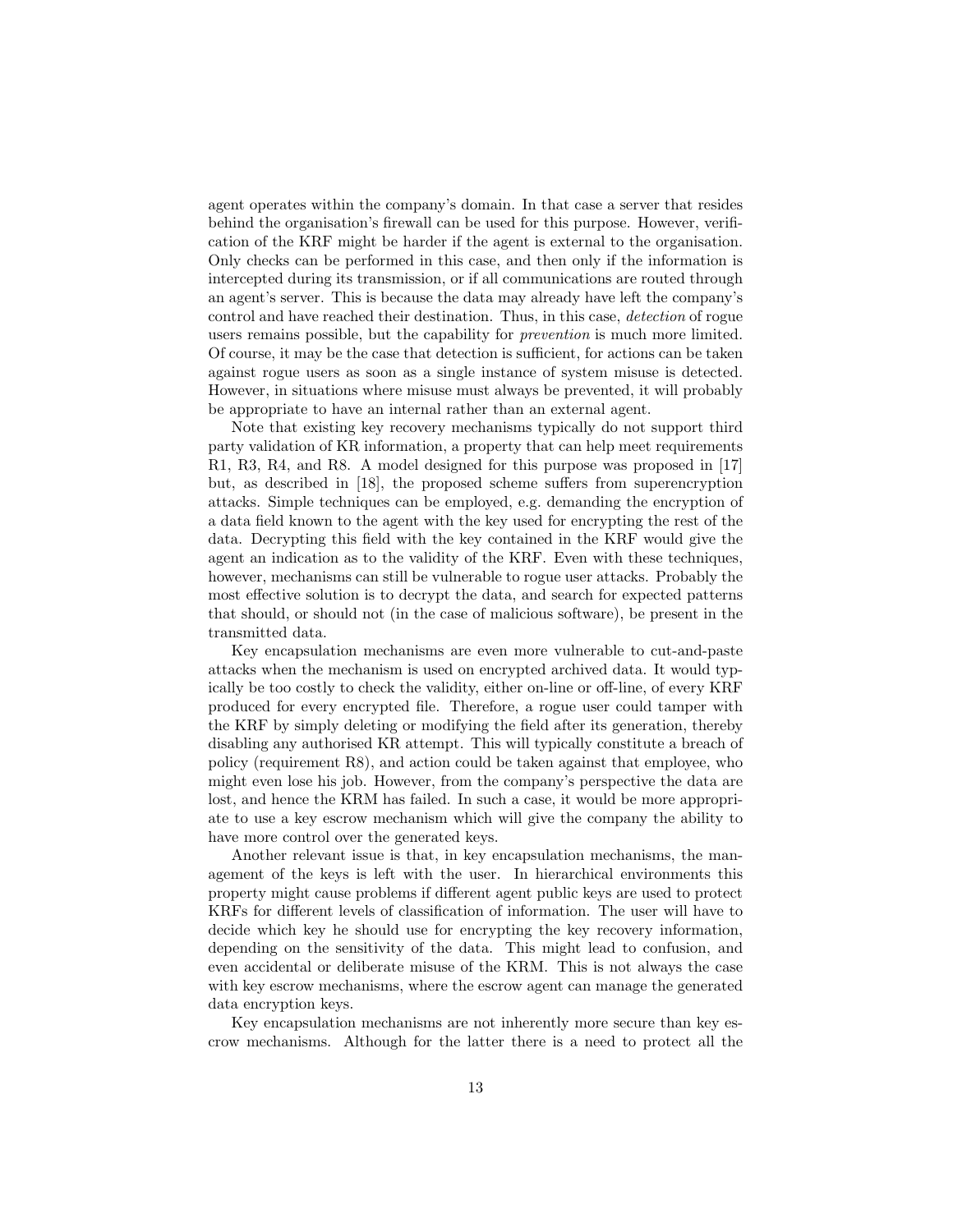escrowed key material, and unauthorised access to it would typically give the attacker access to data encryption keys, the compromise of the agent's private decryption key in a key encapsulation mechanism would have the same unacceptable consequences.

Finally, key encapsulation mechanisms appear to have potentially lower management costs than key escrow schemes (requirement R12). For such a mechanism there only needs to be a cryptographic infrastructure. There is no need for on-line participation of the agent, which potentially requires a high powered server (unless the corporation demands on-line checks on generated KRFs), or for the secure storage of all the escrowed keys. However, these cost estimates might be altered, depending on the mechanism's implementation. For instance, if it is decided to deploy user smart cards, then the cost of issuing a card for each employee may not be negligible.

Summarising the above, key encapsulation mechanisms are more susceptible to rogue user attacks than key escrow schemes, and thus they do not always satisfy the non-circumventability requirement (R1). Susceptibility to rogue user attacks is likely to have the same effect on agent completeness (R3), agent acceptability  $(R7)$ , and policy compliance  $(R8)$ . However, as key encapsulation mechanisms can typically work with any key establishment protocol and key encryption algorithm, they are quite *flexible* (R9), and they cause less *inter*operability (R10) problems than key escrow mechanisms. Finally, their cost of deployment (R12), although it cannot be considered negligible, is likely to be less than key escrow mechanisms.

## 6 Distinguishing between communicated and archived data

The above analysis of KRMs in a business environment has not considered the target data. There are certain issues, however, that need to be addressed as far as the target of the KRM is concerned. This arises from the fact that there are different requirements for KRMs for archived data and KRMs for communicated data.

The majority of existing key recovery mechanisms were designed for use with communicated data, and with the objective of giving access to LEAs. Giving user access was typically not a design requirement mainly because users would not benefit from such a property. As mentioned in [10], "there is hardly ever a reason for an encryption user to want to recover the key used to protect a communication session". If the session key is lost during an encrypted session, a new session can be established and a new key can be negotiated. This, however, does not rule out business demands for access to encrypted communications.

With communicated data, interoperability of the deployed KRMs is the most important requirement. Otherwise, use of dissimilar mechanisms might prohibit the establishment of a secure communication session.

With archived data, the requirements are rather different, making the dis-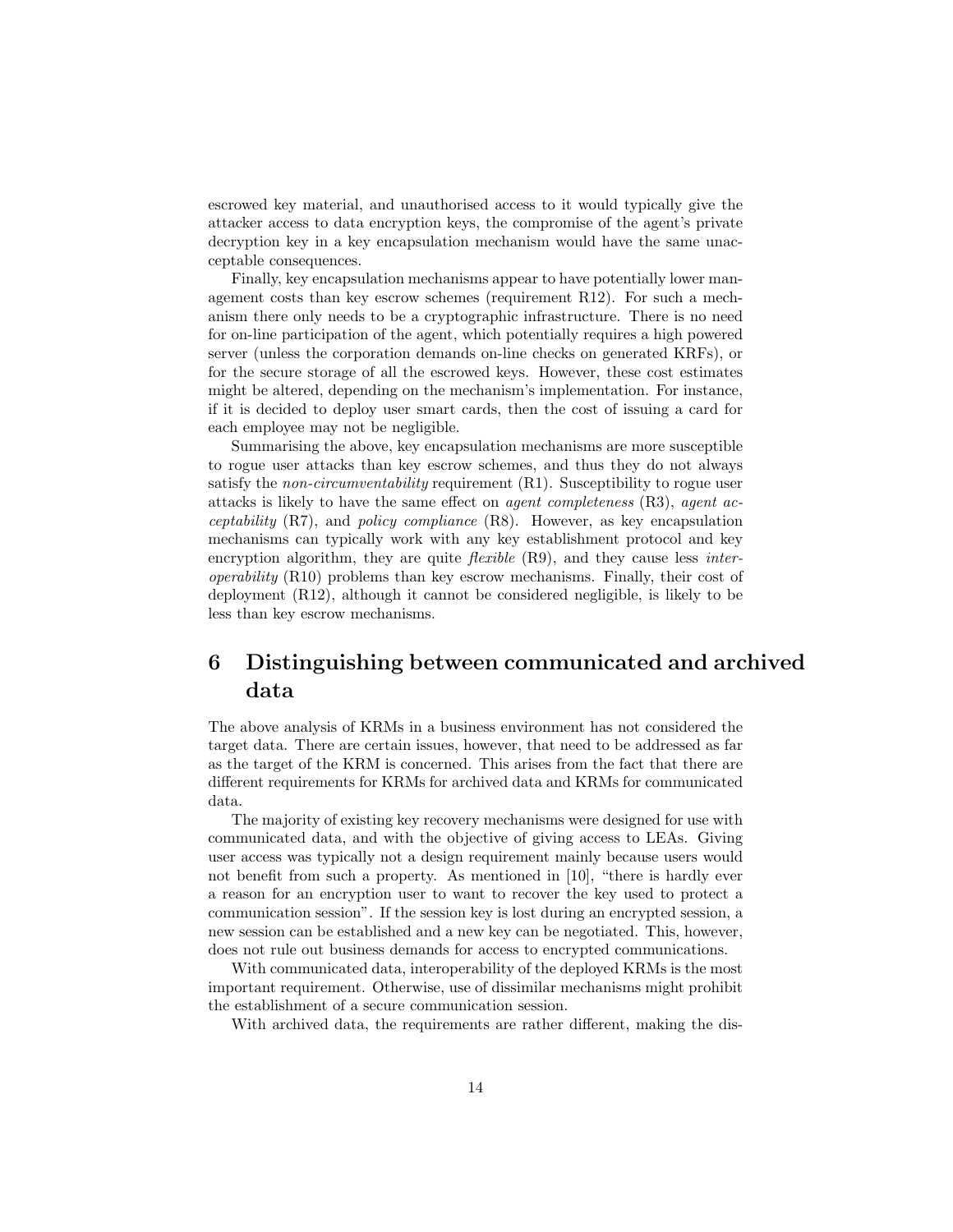tinction essential. With archived data, the focus of the design of the KRM should also consider the users' needs for recovery of data. In other words, apart from fulfilling third parties' needs, the KRM should also be the users' means for access to lost keys. It would be a waste of communications resources and processing power if the user had to contact his agent whenever he wants access to his encrypted data or requests recovery of a lost key. Moreover, interoperability is no longer an issue, as encryption of archived data will typically only involve one entity, and hence only one KRM. As a result of this, however, the mechanism will be more susceptible to rogue user attacks where the user might deliberately delete or alter the generated KR information.

Electronic mail is a special case because it has the characteristics of both communicated and archived data. If the decryption key for an encrypted email is lost, access to the email will be infeasible unless the sender re-sends the message. The ability to recover keys used for encrypting e-mail could be of a potential benefit to the user.

Therefore, the differences that necessitate the distinction between KRMs used for communicated data and those used for archived data are as follows.

- Interoperability. While interoperability is a critical requirement for KRMs used for encrypted communicated data it is of no importance to KRMs for archived data.
- Susceptibility to rogue user attacks. In encrypted communications, attacks where a rogue user tampers with the generated KR information can be prevented by requiring the receiving party to verify it prior to decryption (although this might not always be an efficient countermeasure against these attacks). This is not possible with archived data, however, as during a typical encryption of archived data there will be only one entity involved.
- Users' ability to recover their keys unaided. While users typically do not benefit from being able to recover keys used for their encrypted communications, the situation is rather different for archived data.

## 7 Key recovery mechanisms for communications

The issues surrounding key recovery for communicated and archived data are somewhat different, as previously mentioned. In this section we look at the requirements that surround KRMs for communicated data, and investigate the applicability of the two main categories of KRMs. In the next section a similar analysis is performed for encrypted archived data.

### 7.1 Requirements

As far as KRMs for communicated data are concerned, there is clearly a need for the deployed mechanism to inter-operate with the one used by the peer that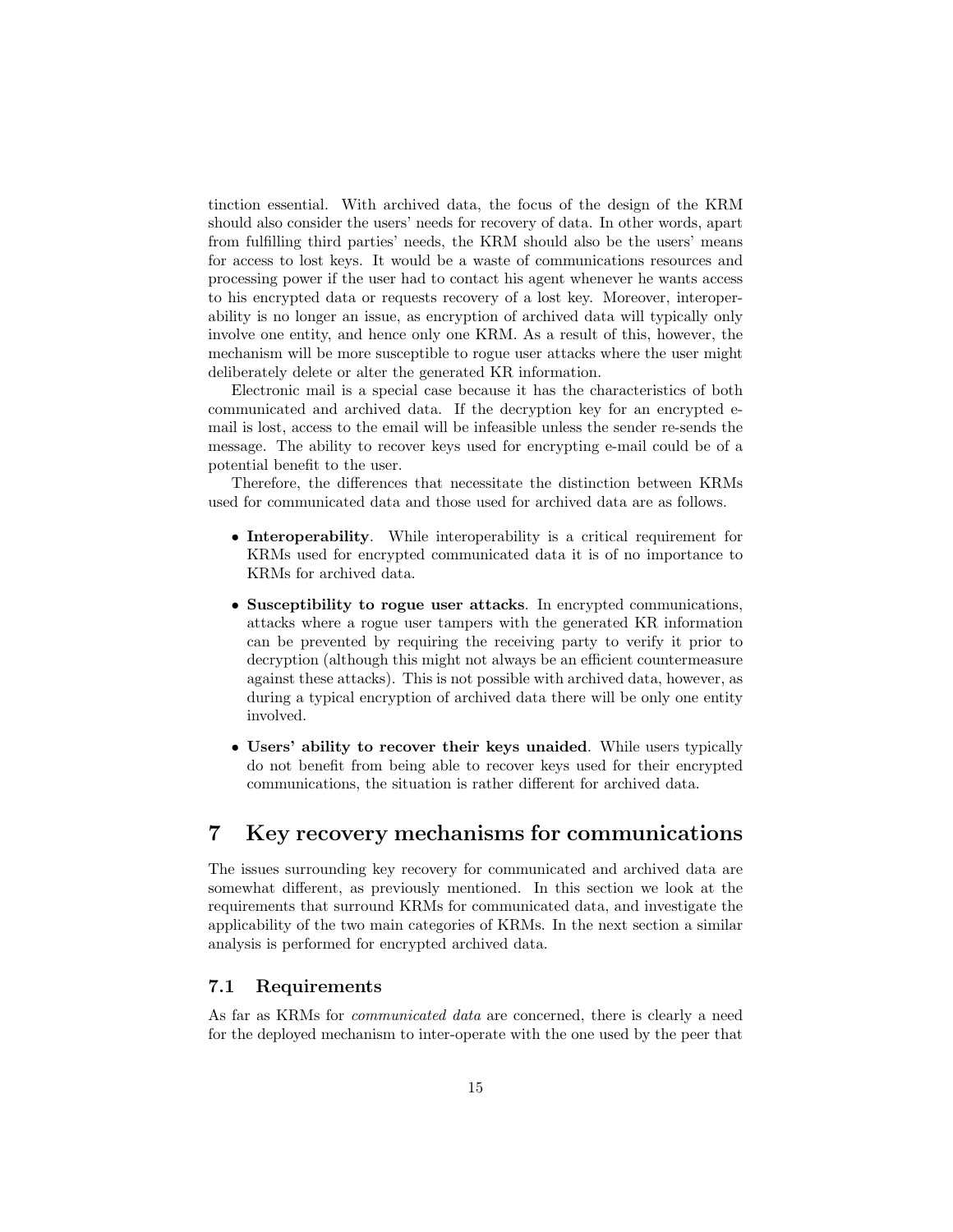might reside inside or outside the company's domain. In other words, how likely is the mechanism deployed to prohibit the establishment of secure communications with an entity incapable of dealing with the specific KRM? When KRMs are used for communicated data it is crucial that both communicating parties are capable of dealing with each other's mechanism requirements. As far as KR is concerned, there are two main interoperability scenarios for a communication session between entities  $A$  and  $B$ , assuming that entity  $A$  resides within a company's domain whose policy demands use of a KRM for all encrypted communications.

- 1. The two entities A and B make use of KRMs  $KRM_A$  and  $KRM_B$  respectively. If  $KRM_A$  and  $KRM_B$  are dissimilar, the two parties might not be aware of the semantics of each others' KRM, including the requirements for KR information generation, and the format of the fields that carry it. As a result the two entities might not succeed in establishing a communication session, and, even if they do, any KR information fields in the incoming traffic might cause a problem.
- 2. If entity  $A$  uses  $KRM_A$  and  $B$  does not make use of KR, will the two entities be able to communicate securely, and will the first entity be able to make use of its KRM? Moreover, will entity A, and more specifically its company, accept encrypted incoming traffic that does not make use of a KRM?

Assuming that KR is required for all encrypted communicated data, it is clear that interoperability restrictions on its use would be undesirable. A couple of schemes that promise to provide interoperability between dissimilar mechanisms have been proposed by IBM [6] and the Key Recovery Alliance [15]. As far as the latter is concerned, although it promises to promote interoperability between dissimilar schemes, in many cases it fails to do so. Furthermore, the proposed scheme is vulnerable to rogue user attacks [19]. Another slution to the interoperability problem is provided in [14].

Therefore, the requirements that should be fulfilled by a KRM specifically deployed for communicated data, are as follows.

- 1. The KRM should give authorised entities the means to recover session keys used to encrypt the exchanged data, as well as keys used to encrypt communications-related data. This is vital for the company, as it may legitimately want to keep track of certain outgoing communications, to use this information for non-repudiation purposes in the case of a dispute, or even monitor incoming traffic. Thus, individual keys used by employees, or established during a communication session, must be recoverable using a KRM. This includes keys generated by entities outside the company and used to protect messages sent to the company.
- 2. The KRM should provide the ability for on-line and real-time interception and decryption of the communications. That is, if suspicious communica-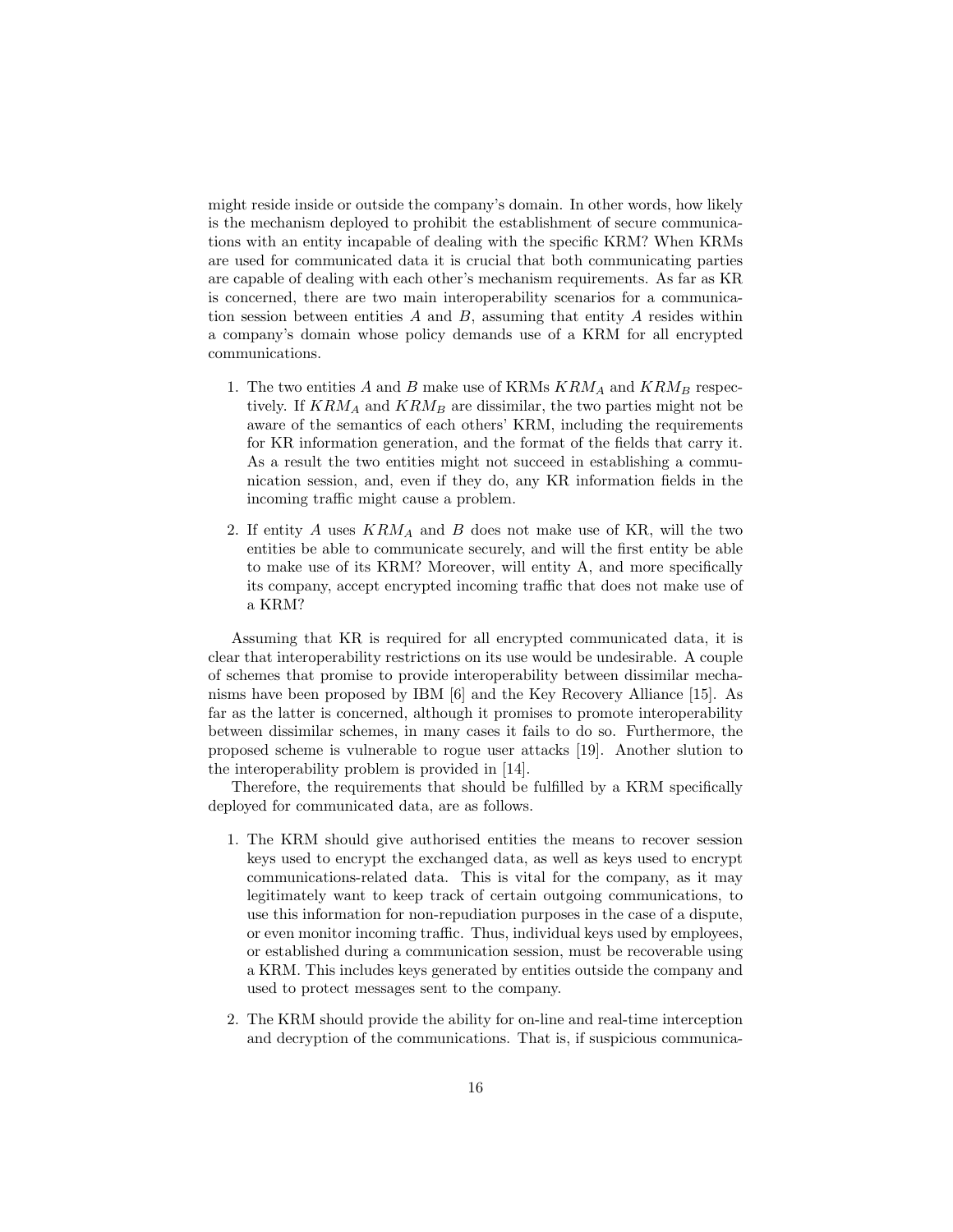tions take place between an employee and an outsider then the management should be in position to monitor them. This includes the ability to verify the validity of the KR information generated by the employee, or even decrypt the communicated data at the time they cross the company's domain.

3. The KRM should be interoperable. That is, use of the mechanism should not prohibit the establishment of a secure communication session. Problems are likely to occur if the two communicating entities use entirely different mechanisms. In another scenario, one of the two parties might not make use of key recovery at all. As a consequence, the receiving party might discard the received data because it is simply not aware of the semantics of the additional KR fields.

The above issues cover both communications within an intranet, and with the outside world. In an ideal scenario the interoperability and portability of the mechanism among various domains should not be affected by government restrictions. This is essential in cases where the organisation's communications or boundaries span regions and therefore multiple national restrictions might apply to the KRM and the cryptographic products used.

### 7.2 Applicability of existing KR mechanisms

As previously mentioned, most key escrow mechanisms depend on a common infrastructure. While this might not be a problem in a corporate environment, i.e. for intranet communications, it is a major drawback when using the mechanism for communications that span company domains. The main reason is that there would be a need for the peer to deploy the same, or at least compatible, key establishment protocols, or the establishment of secure communications is likely to be prevented.

Use of a key encapsulation mechanism, on the other hand, would typically require the addition of data fields to the communicated data, to carry the KR information. A communicating party not wishing to incorporate KR can simply modify its existing infrastructure so that additional fields are discarded without being interpreted. This allows secure communication to take place, and provides KR for the communicating party that wants it. However, such a configuration allows rogue users to mount cut-and-paste attacks, as the other party would not check the validity of the KRF.

There are, however, certain issues affecting the above interoperability scenarios which depend on the nature of the KRM, and which apply to both key encapsulation and key escrow mechanisms, independently of the key establishment protocol. Specifically, in considering certain interoperability requirements, we need to divide KRMs into two classes depending on how the KR information is generated. The needs of the underlying key establishment protocol and the dependence of the KRM on it are not taken into account.

In the first class of KRMs are those that do not require co-operation with the peer to generate KR information. Each party generates KR information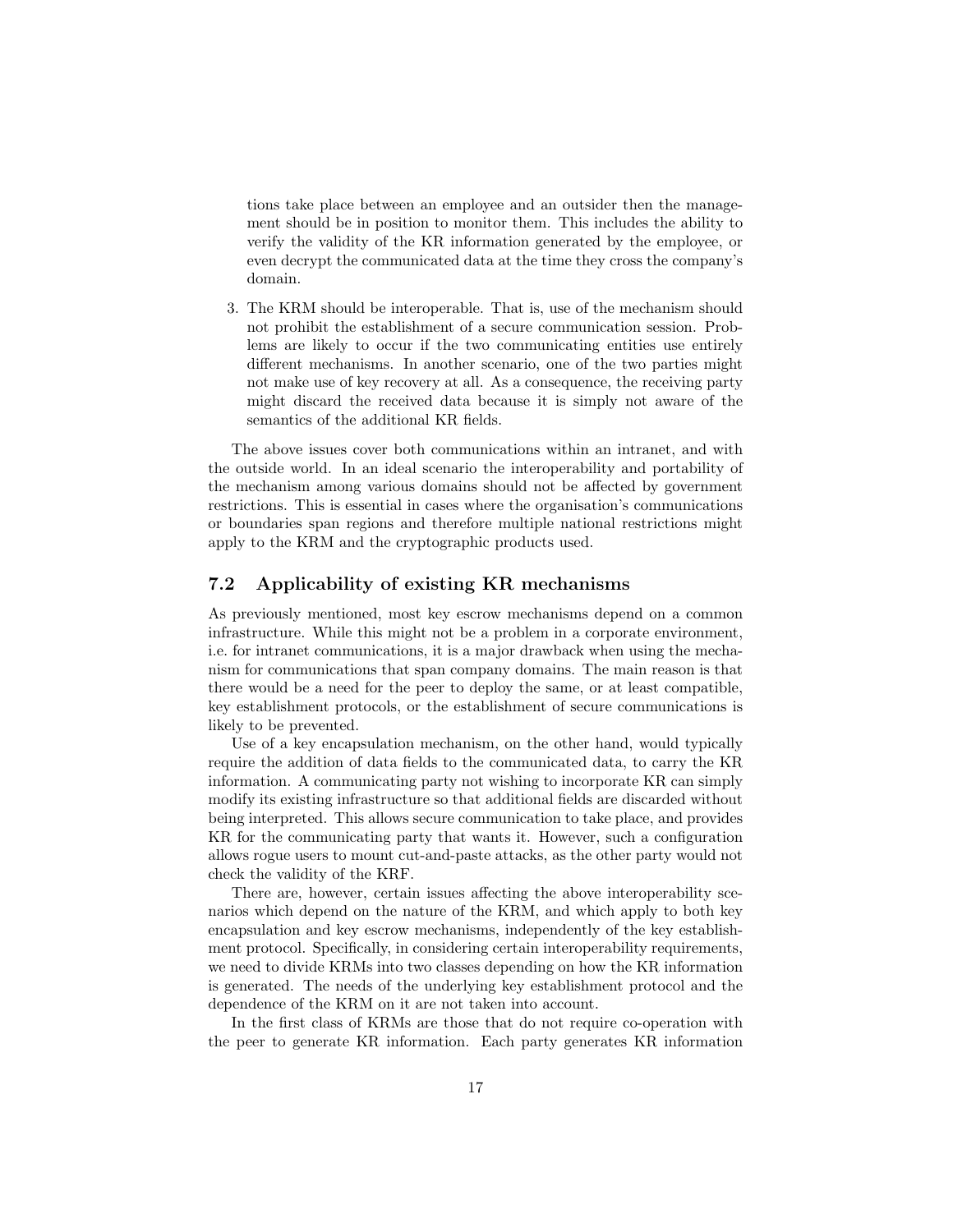merely for its own needs, and the two entities might thus be able to make use of distinct mechanisms. If neither party requires verification of the generated KR information (this is a matter of policy within each party's domain) then there is no interoperability issue.

In the other class are mechanisms where the sender generates the KR information both for himself and for the receiver. This is typically required in single message communications such as email or file transfer, where the remote party requires KR for the data encryption key. For this class of mechanisms the two parties have to use identical or at least interoperable mechanisms. In other words, the receiving entity should be able to provide the sender with the cryptographic material required by the sender's KRM for the generation of the KR information. In the case of key encapsulation mechanisms this will typically include certified public keys under which the sender will encrypt the KR information.

Policy demands might also affect the interoperability of KRMs. If the company requires that every incoming encrypted message should have a KR capability, e.g. so that malicious software checks can be run on the content before the message reaches the ultimate receiver, it is clear that the sender must generate KR information interpretable by the receiving organisation. Furthermore, if the corporate policy demands verification of the KR information prior to decryption of the received data, e.g. for non-repudiation purposes, the receiving party should be able to handle the specific KRM used for the generation of this information.

## 8 Key recovery mechanisms for archived data

In this section the requirements of KRMs for archived data and the applicability of existing mechanisms are examined.

### 8.1 Requirements

As far as *archived data* are concerned, there will typically only be one entity involved, which stores and retrieves data at distinct points in time [20]. Therefore, the keys used by this entity to encrypt stored company data are likely to be possessed only by this entity. Hence, decryption of archived data by a third party will be infeasible unless the third party either contributes to the key generation process, and hence has access to the generated data encryption keys, or is provided with material to enable key recovery.

Unlike KRMs for communicated data, there will be no interoperability requirements for a KRM used for encrypted archived data, as it will not interact with any other KRMs. However, because of this, some KRMs will be subject to single rogue user attacks, as there will be no other entity that can check the validity of the generated KR information. A rogue entity making use of the KRM might be able to manipulate the generated KR information, and thereby disable any subsequent KR. While this kind of attack is typically prevented in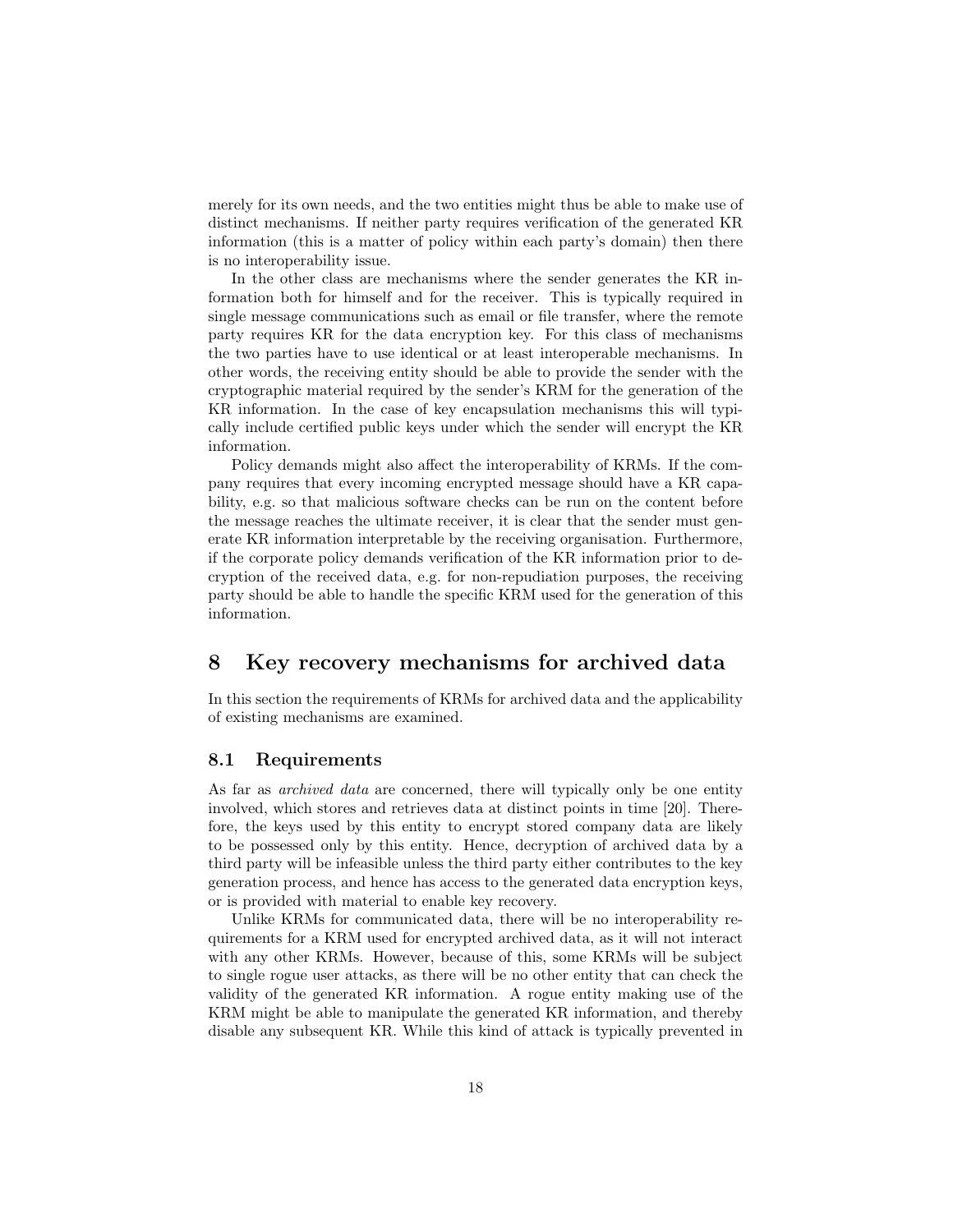a data communication environment by requiring the receiving party to verify the KR information, this is infeasible for archived data encryption. Thus, noncircumventability becomes a crucial requirement for KRMs for archived data. That is, the user should not be able to disable KR by altering or deleting the generated key recovery information.

### 8.2 Applicability of existing KR mechanisms

We start by making the same distinction as in section 5.2, that is, between mechanisms that require the existence of an on-line TTP and those that do not.

- 1. Mechanisms that require the on-line participation of the escrow agent appear to be the most secure from the non-circumventability point of view. As they are typically integrated within the cryptographic mechanisms, circumventing the KRM would require the user to avoid making use of the cryptographic mechanisms, and hence make no use of encryption. Yet, as already mentioned, these mechanisms suffer from the requirement for a high-powered server that will participate in the key generation process.
- 2. KRMs that are less dependent on on-line agent participation are weaker as far as circumventability is concerned. Within this class, however, fall some mechanisms that do not have this problem. For example, consider a KRM where a user escrows with his agent a Master Key, which he subsequently uses, together with some additional data that the agent is assumed to know in advance, to compute the session key. Such a scheme does not require the existence of an on-line TTP. Yet, the TTP has direct access to the generated key, and this is the characteristic distinguishing it from other mechanisms of the same category.

Both these types of mechanisms suffer from the problems previously mentioned regarding key escrow mechanisms. That is, deployment of such a scheme would require the existence of large storage devices for the administration of the escrowed keys, which require the use of strong security mechanisms for their protection.

Key encapsulation mechanisms used for encrypted archived data have the advantage that neither an on-line agent nor storage of any KR material by the user's agent is required. All the user needs to do is encrypt the session key together with some mechanism-specific credentials under the public key of the user's agent, and attach the generated field to the encrypted data. However, these mechanisms are vulnerable to cut-and-paste attacks where a rogue user alters or deletes the generated KR information preventing access to the encrypted data by authorised entities. So, as far as circumventability is concerned, these mechanisms appear to be more vulnerable than key escrow.

Another issue is that most existing KRMs, especially key encapsulation schemes, do not offer the user the ability to recover the keys himself, hence forcing him to use the agent to recover the keys on his behalf. The reason is that, in most cases, the user has no means to recompute the data encryption key.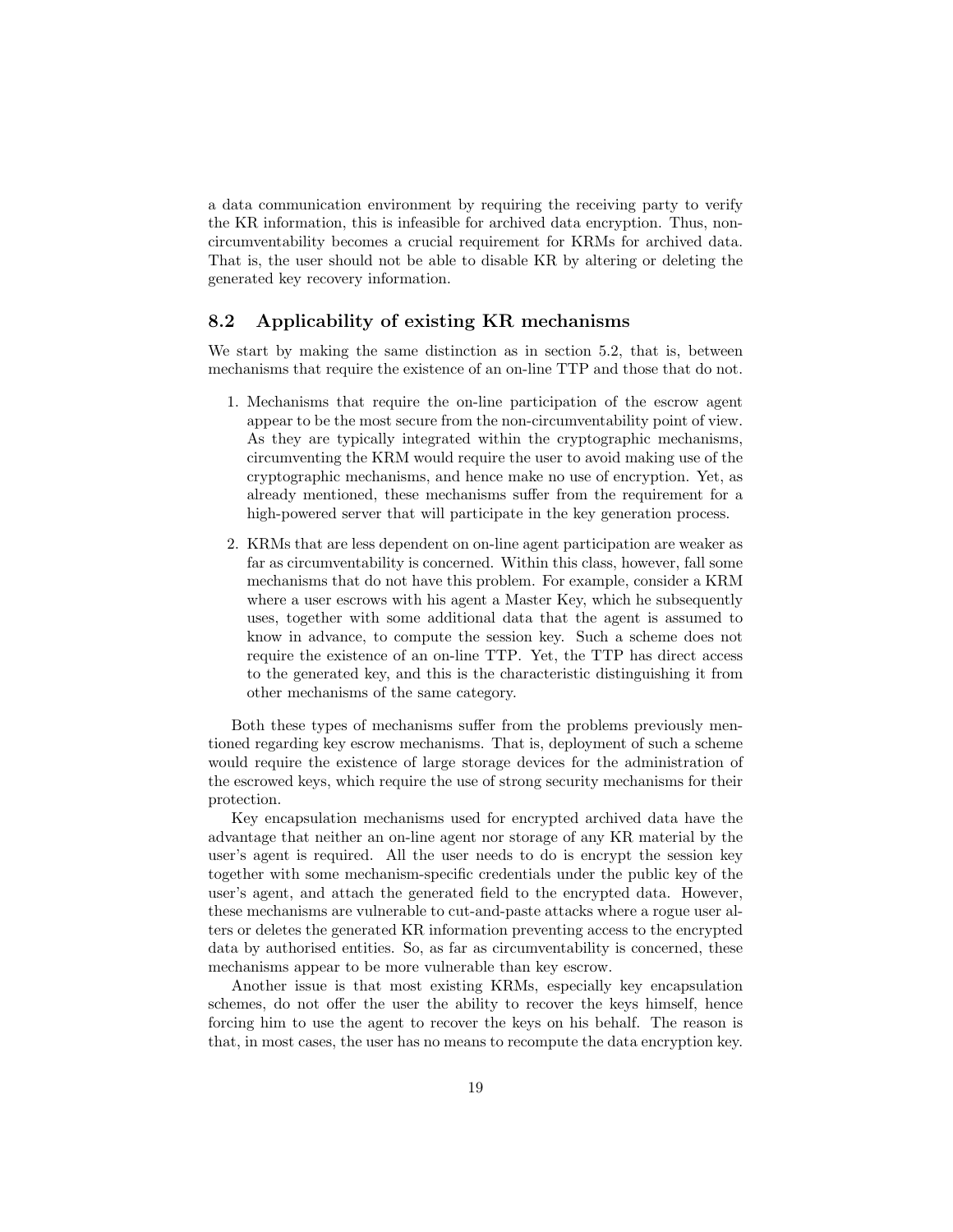For example, consider a key encapsulation mechanism where the KRF contains the data encryption key encrypted under the agent's public key. Whenever the user wants to access an encrypted file using the KRM, e.g. when the user loses the key, he has to ask the agent to recover the decryption key from the KRF. Problems will then arise when the user works off-line, or if there is no connection with the agent because of a network failure; the user will be unable to use the KRM to recover his keys because of agent unavailability. This property might make a KR scheme much less acceptable to the users.

A mechanism that does not suffer from the above problems, i.e. a mechanism not requiring an on-line server, the storage of KR information, or escrowed keys, and that would not be vulnerable to cut-and-paste attacks, would be of considerable potential value. Moreover, it would also be helpful if the mechanism could enable the user to recover keys on his own without intervention of the agent.

### 9 Conclusions

An analysis has been made of the requirements for KRMs applied in a business environment, and the applicability of existing mechanisms was investigated. As there is no panacea to the key recovery problem, careful analysis of the business needs is necessary to identify appropriate solutions. A further distinction was made between requirements for KRMs for communicated data, and requirements for KRMs for archived data, and it was shown that mechanisms providing KR functionality for communicated data might not be ideal for encrypted archived data, and vice versa. A KRM that does not suffer from the problems identified in the existing mechanisms would be of potential practical benefit.

### References

- [1] D.E. Denning and D.K. Branstad. A taxonomy of key escrow encryption systems. Communications of the ACM, 39(3):34–40, March 1996.
- [2] M. Smith, P. van Oorschot, and M. Willett. Cryptographic information recovery using key recovery. Computers & Security,  $19(1):21-27$ , 2000.
- [3] The White House. Directive on public key encryption management, 1993.
- [4] D.E. Denning. Information Warfare and Security. Addison Wesley, 1998.
- [5] M.R. Smith. Commonsense Computer Security. McGraw-Hill, 1994.
- [6] IBM SecureWay. Towards a framework based solution to cryptographic key recovery. http://www-4.ibm.com/software/security/keyworks/library/.
- [7] N. Jefferies, C. Mitchell, and M. Walker. Trusted third party based key management allowing warranted interception. In Proceedings: Public Key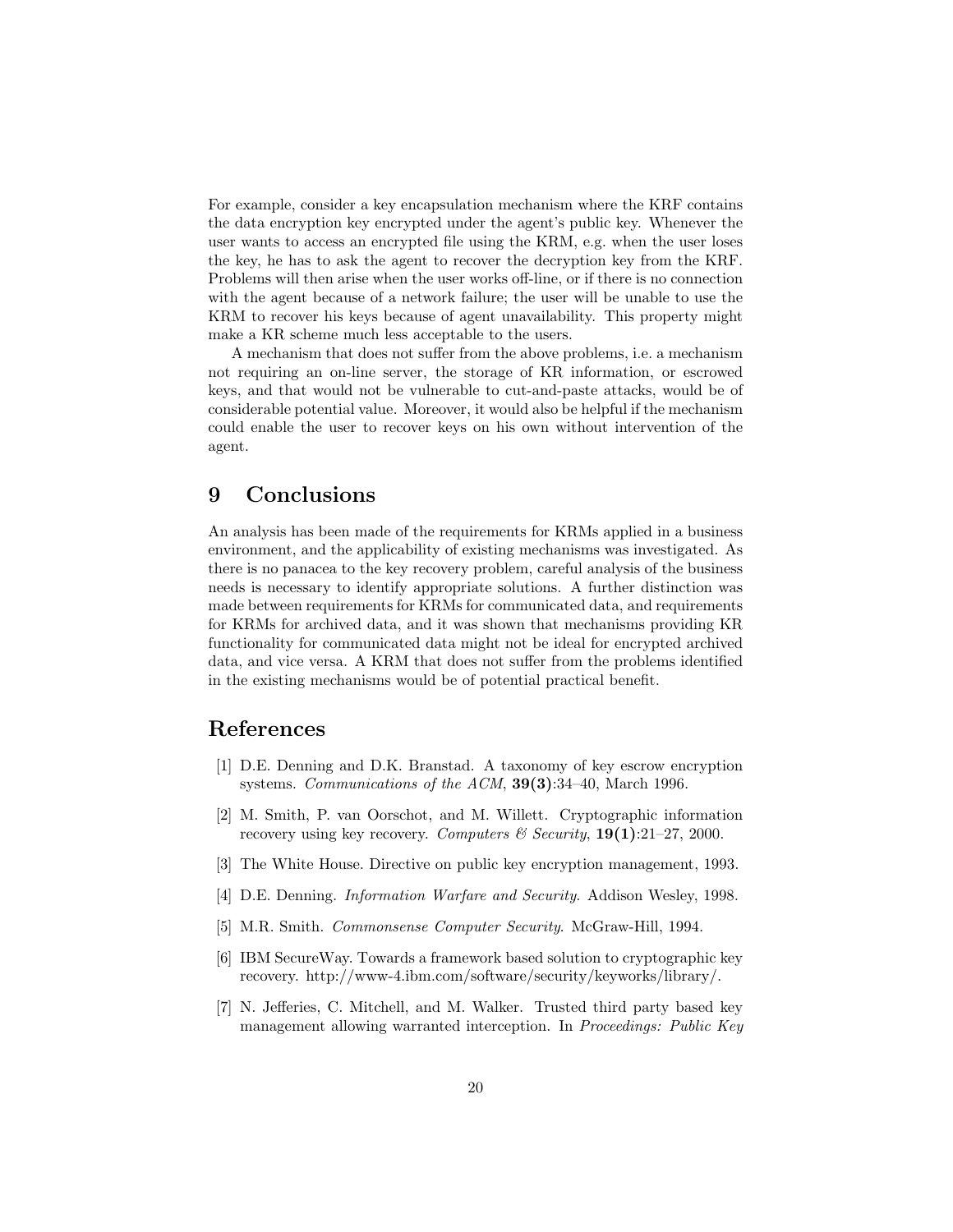Infrastructure Invitational Workshop. MITRE, McLean, Virginia, USA, NISTIR 5788, September 1995.

- [8] N. Jefferies, C. Mitchell, and M. Walker. A proposed architecture for trusted third parties. In E. Dawson and J. Golic, editors, Cryptography: Policy and Algorithms — Proceedings: International Conference, Brisbane, Australia, pages 98–104. Springer-Verlag (LNCS 1029), Berlin (1996).
- [9] S.T. Walker, S.B. Lipner, C.M. Ellison, and D.M. Balenson. Commercial key recovery. *Communications of the ACM*,  $39(3):41-47$ , March 1996.
- [10] H. Abelson, R. Anderson, S.M. Bellovin, J. Benaloh, M. Blaze, W. Diffie, J. Gilmore, P.G. Neumann, R.L. Rivest, J.I. Schiller, and B. Schneier. The risks of key recovery, key escrow, and trusted third party encryption. http://www.cdt.org/crypto/risks98.
- [11] L.R. Knudsen and K.M. Martin. In search of multiple domain key recovery. Journal of Computer Security, 6:219–235, 1998.
- [12] J.G. Nieto, K. Viswanathan, C. Boyd, and E. Dawson. Key recovery system for the commerical environment. In E. Dawson, A. Clark, and C. Boyd, editors, Information Security and Privacy – ACISP 2000, pages 149–162. Springer-Verlag (LNCS 1841), Brisbane, Australia, 2000.
- [13] National Institute of Standards and Technology. requirements for key recovery products, November 1998. Available at http://csrc.nist.gov/keyrecovery/.
- [14] K. Rantos and C.J. Mitchell. Key recovery scheme interoperability a protocol for mechanism negotiation. In B. Honary, editor, Cryptography and Coding - Proceedings of the 8th IMA International Conference, Cirencester, UK, December 2001, pages 268–276. Springer-Verlag (LNCS 2260), Berlin (2001).
- [15] S. Gupta. A common key recovery block format: Promoting interoperability between dissimilar key recovery mechanisms. Computers  $\mathcal C$  Security,  $19(1):41-47, 2000.$
- [16] D.P. Maher. Crypto backup and key escrow. *Communications of the ACM*, 39(3):48–53, March 1996.
- [17] E.R. Verheul and H.C.A. van Tilborg. Binding Elgamal: A fraud-detectable alternative to key escrow proposals. In W. Fumy, editor, Advances in Cryptology–EUROCRYPT'97, pages 119–133. Springer-Verlag (LNCS 1233), Berlin (1997).
- [18] B. Pfitzmann and M. Waidner. How to break fraud-detectable key recovery. ACM Operating Systems Review, 32(1):23–28, 1998.